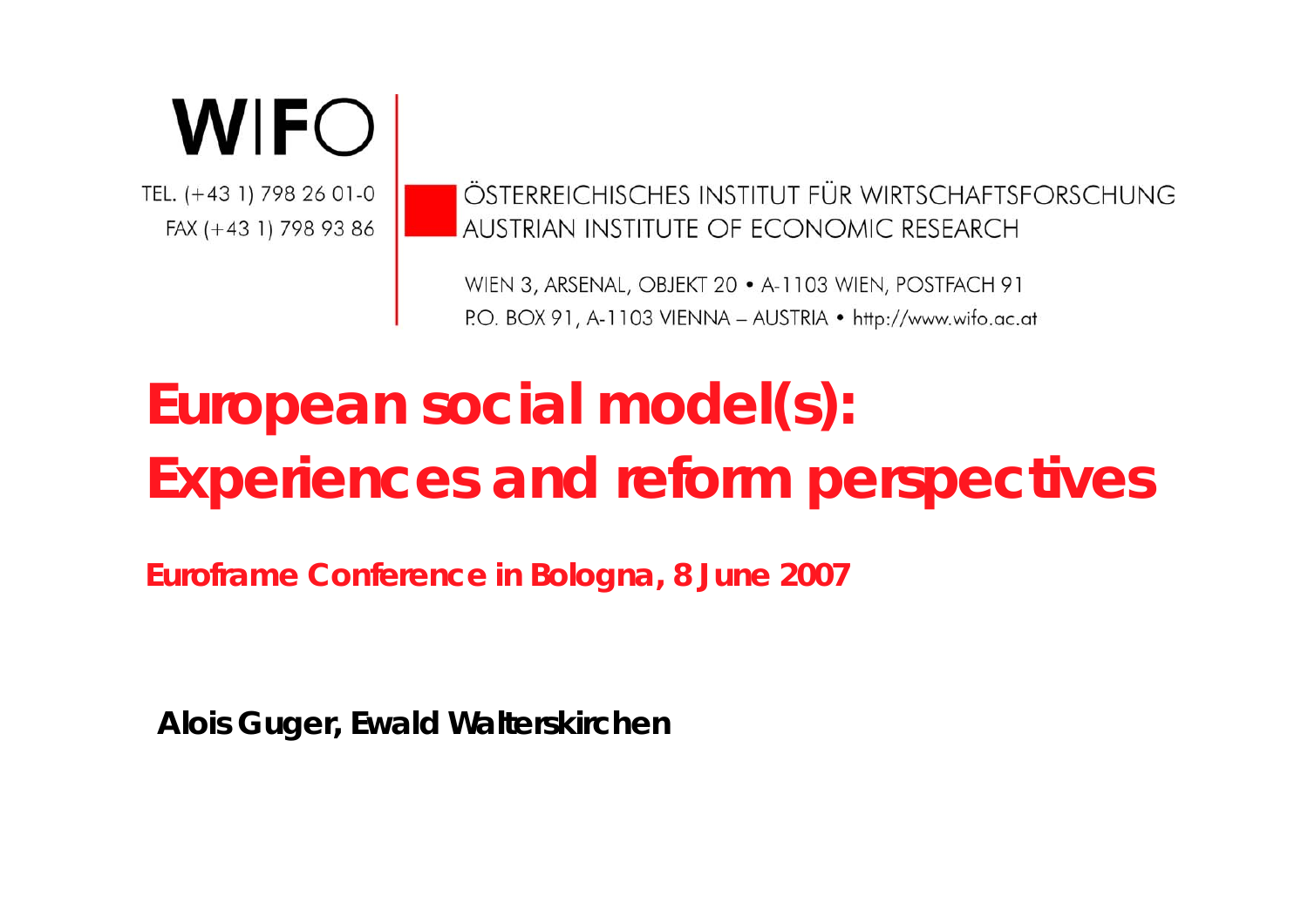



### **"A new architecture for the welfare state in Europe"**

G. Esping-Andersen et al., 2002

- **Problems of the welfare state**
- **New challenges for the welfare state**
- **How have the various social models coped with** these challenges so far?
- **Nhat can we learn from recent developments?**
- What are the key elements of a sustainable reform?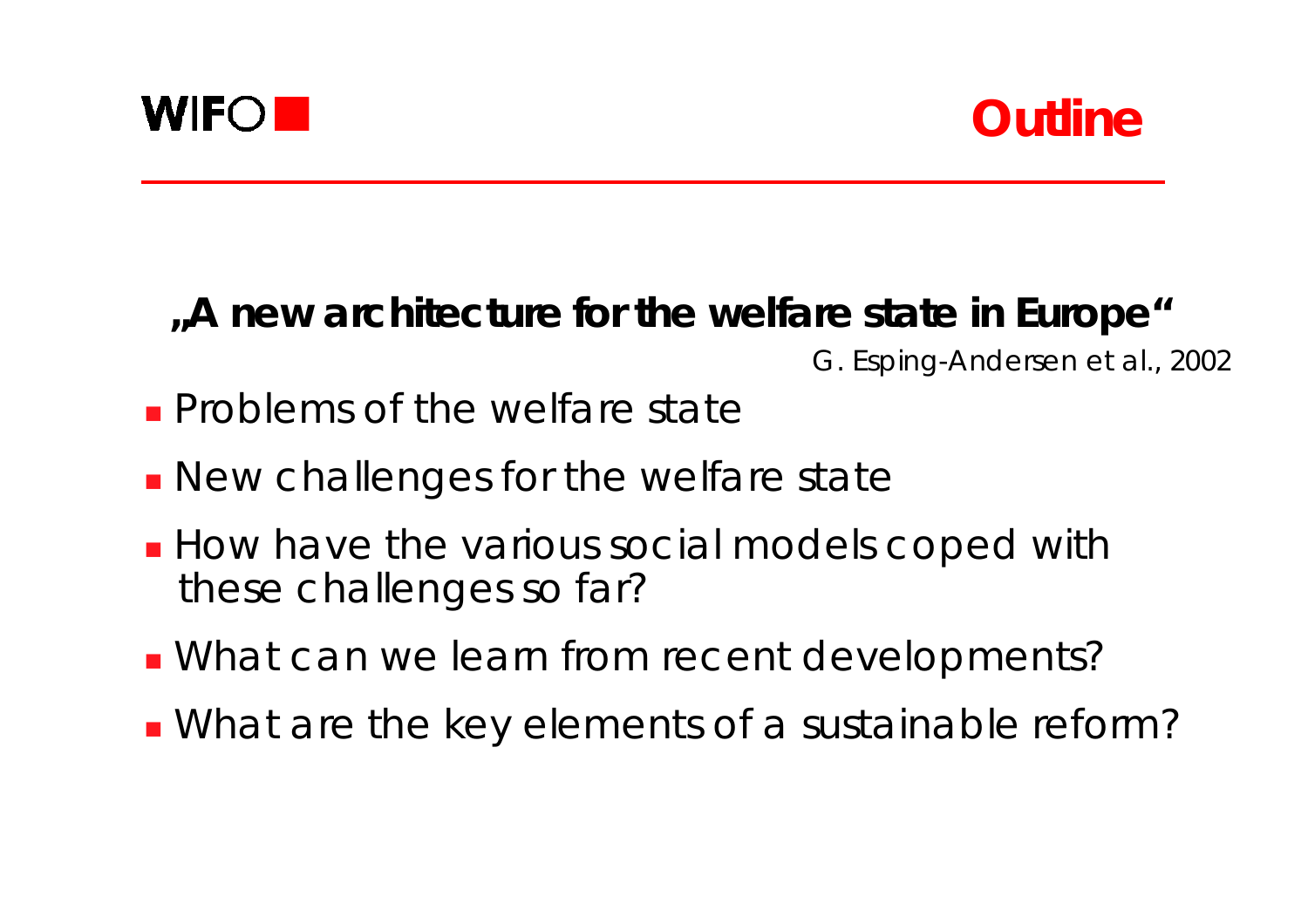

# **A European Social Model?**

*"The simplest difference between the USA and Europe is that we have welfare states, and they do not" ( J.Wickham, National Forum on Europe, 2002:1)*

- **At a broad level we can speak of <sup>a</sup> 'European economic and social model'**
- **Main characteristics:**
	- 9 **Relatively high level of taxes, state activity, redistribution and social cohesion**
	- 9 **Universal public services (health and education)**
	- 9 **Comprehensive social protection (illness, old age, unemployment etc.)**
	- 9 **Extensive workers' rights and social dialogue**
	- 9 **Commitment to macroeconomic stability through monetary and fiscal policy**
- **The European Social Model was the success story of the post-war period,**
- **but it came under pressure in the last decades**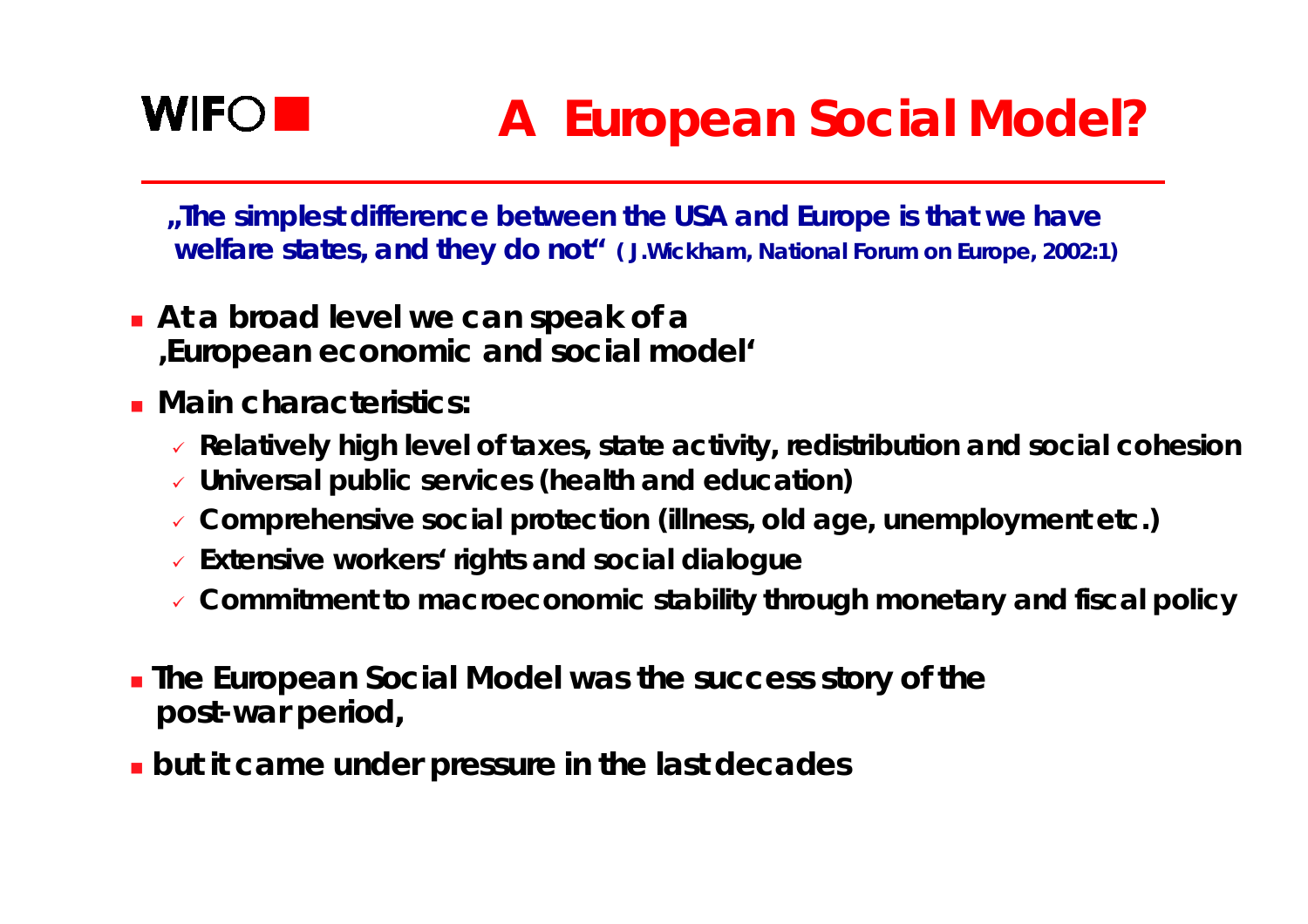

**Problems:**

- **Poor economic performance in Europe**
- **High unemployment in the EU**
- **.** Is the setback caused by welfare state institutions?

**ChalIenges:**

- z **Ageing population and declining birth rates**
- z **Changing gender roles and the employment shift to services engendering new inequalities and new forms of social exclusion**
- **Globalisation has reduced the room of manoeuvre of national economic policy, such as the scope of taxation and redistribution**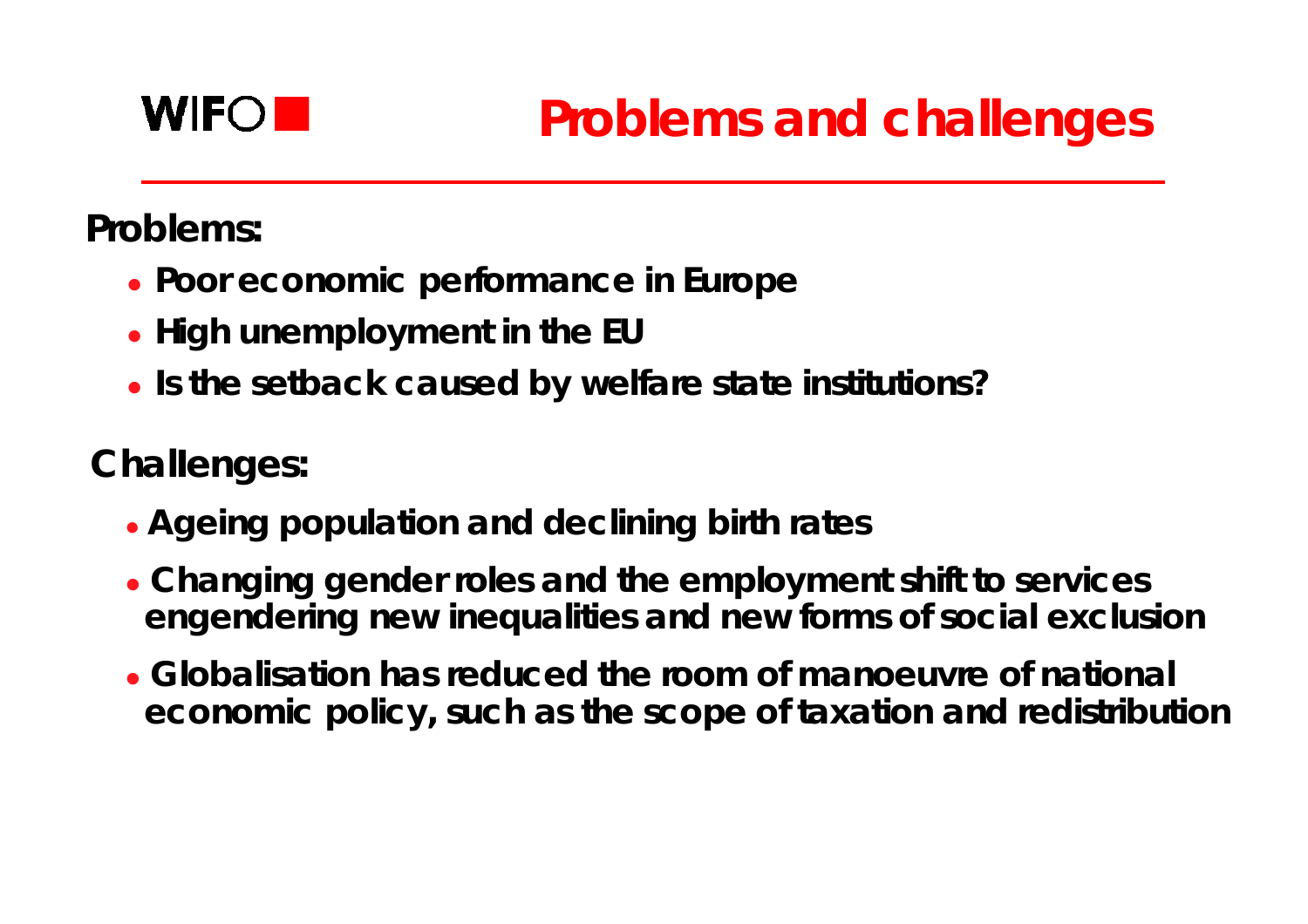# **Catching up and falling back in productivity EU/USA**



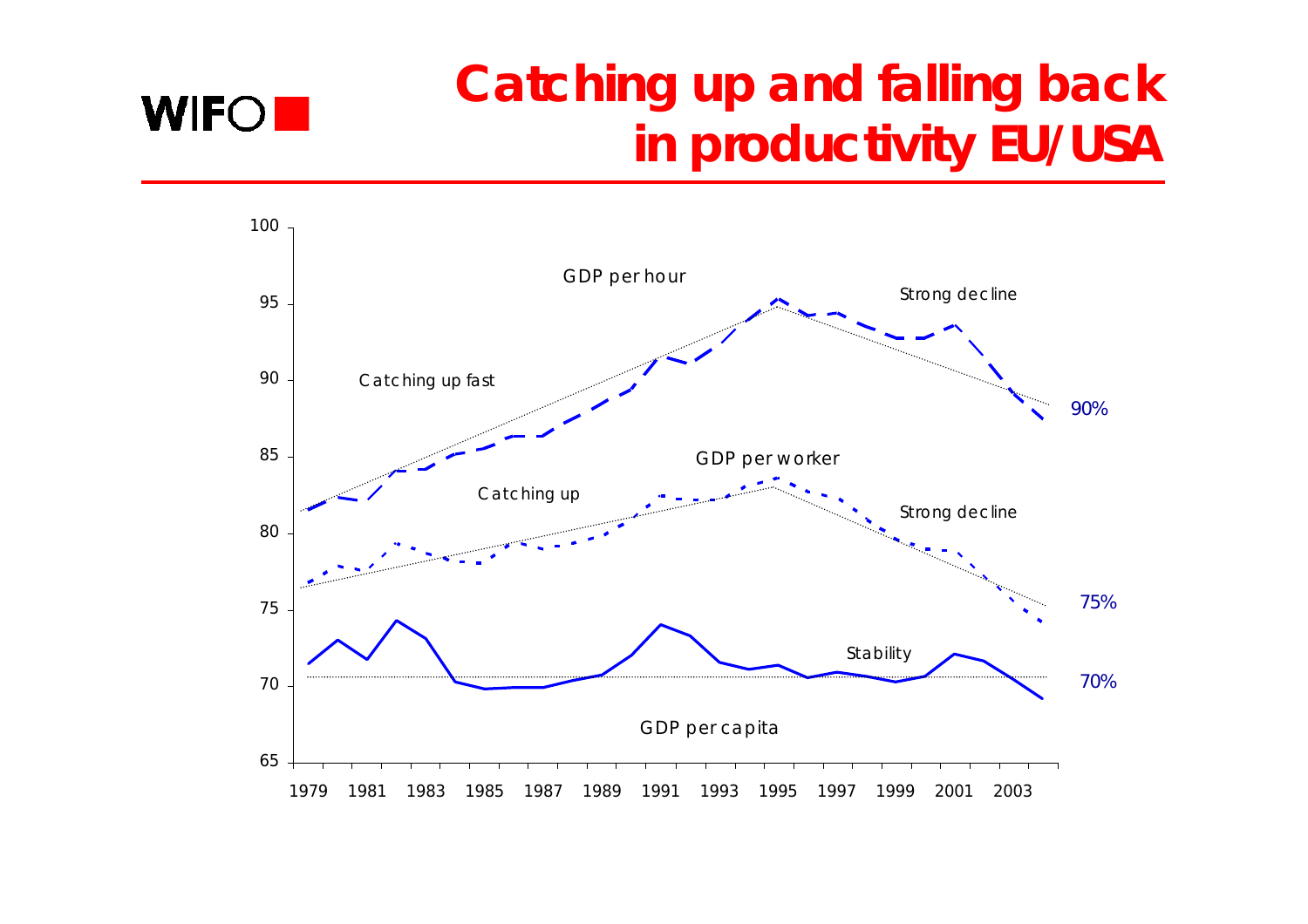

**Welfare regimes in the tradition of G. Esping-Andersen (1990):**

- **E** Scandinavian Model
- **Continental (corporatist) Model**
- **Anglo-American (liberal) Model**
- $\mathcal{L}_{\text{max}}$ **Mediterranean (family-centred) Model**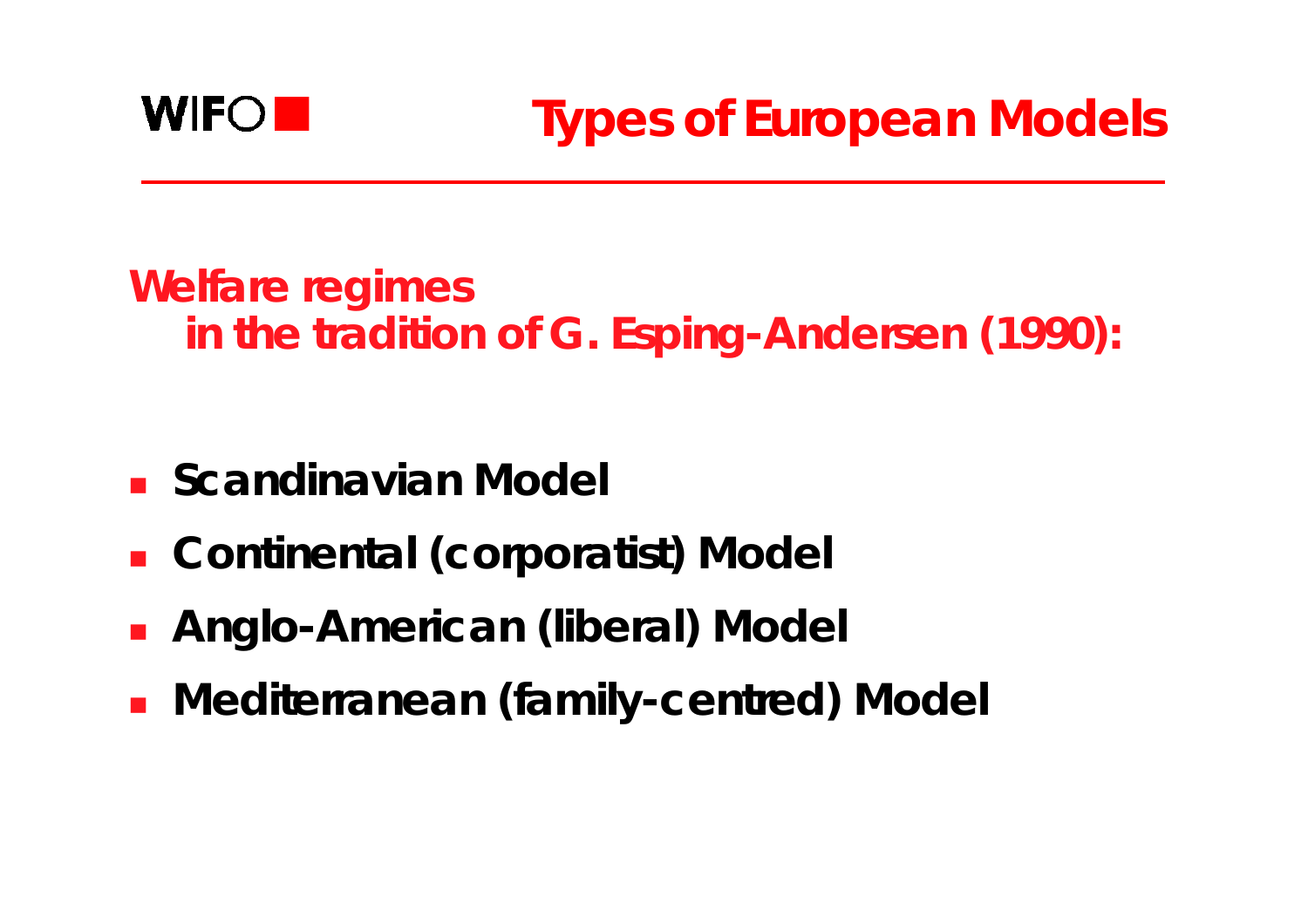

- $\blacksquare$ **Based on equality, comprehensiveness, social inclusion, universality**
- $\blacksquare$ **Generous infrastructure of social services, affordable and of high quality**
- $\blacksquare$ **High employment rates and emphasis on gender equality**
- $\overline{\phantom{a}}$ **Tax financed unemployment benefits and health system**
- $\overline{\phantom{a}}$ **Highest de-commodification, redistributive feature**
- **Progressive taxation, taxes on property and bequests**
- $\blacksquare$ **Low taxes for business**
- $\overline{\phantom{a}}$  **Rather high minimum wages, high replacement rates, pensions with generous minimum standards & income-related elements**
- L **Cooperation between social partners (business, unions and government)**
- $\blacksquare$ **Trade union operates unemployment insurance and training**

### **Sweden, Norway, Finland, Denmark**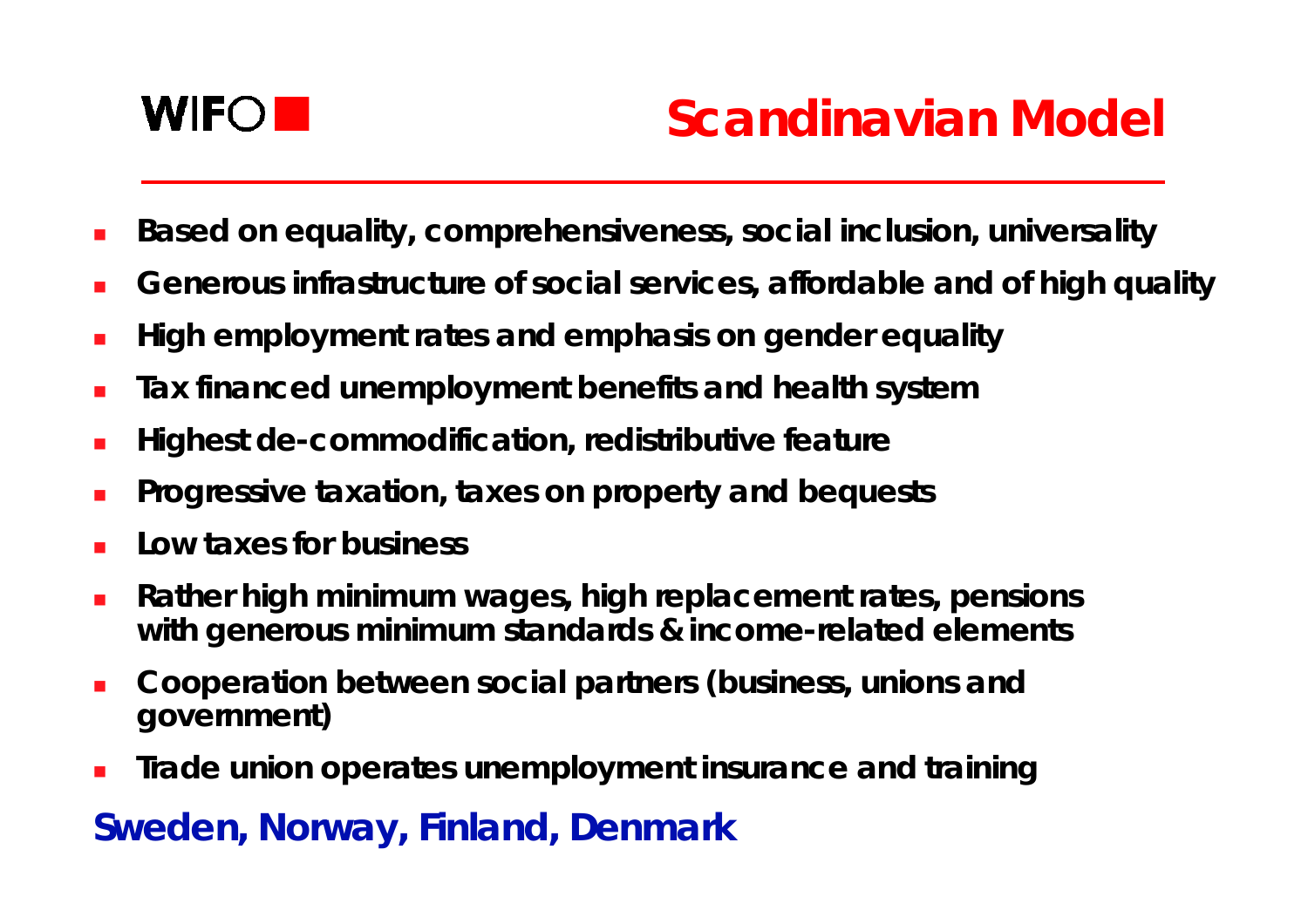

- n. **Based on preservation of social status, dominance of money transfers**
- **Income-related transfers with low minimum standards**
- n. **Contribution-based social insurance system for health, pensions, and unemployment**
- n. **Low re-distributive efforts, regressive tax structure (low wealth taxation, high taxes on labour and consumption** )
- П **Co-operative industrial relations and coordinated wage bargaining**

**Germany, France, Belgium, Netherlands, Austria, Switzerland**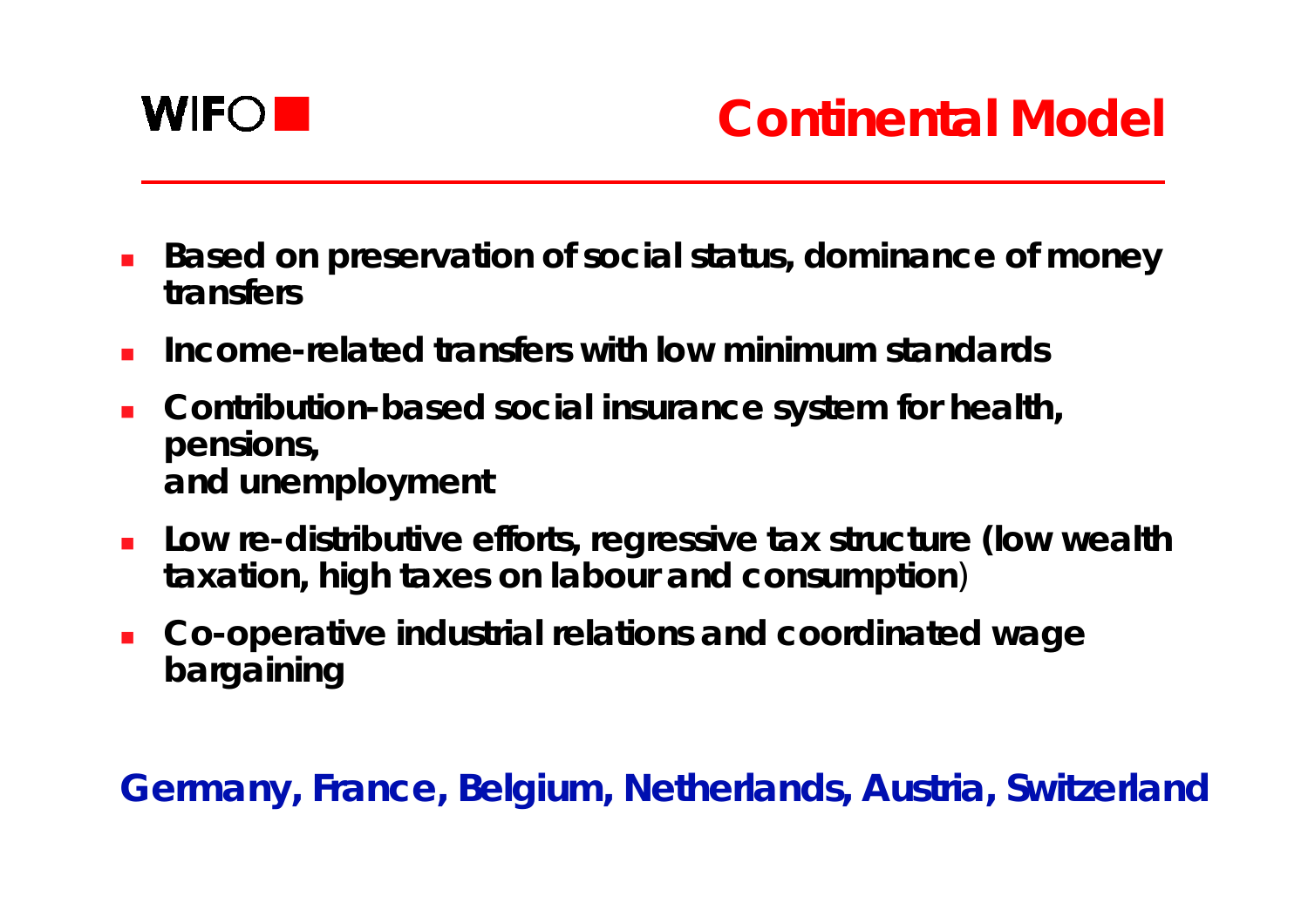#### **WIFOI Anglo-American (liberal) Model**

- П **Pre-dominant role of markets, minimal role of the State**
- × **Low degree of regulation**
- × **High competition, sophisticated regulation of utilities**
- F **Selective social transfers; i.e. means tested benefits**
- × **Welfare-to-work strategies**
- × **Public health system (UK, US only for the poor) and (partly) publicly-financed schools (UK not US)**

**Anglo-American Model Europe: United Kingdom, Ireland Anglo-American Model Overseas: USA, Canada, Australia, New Zealand**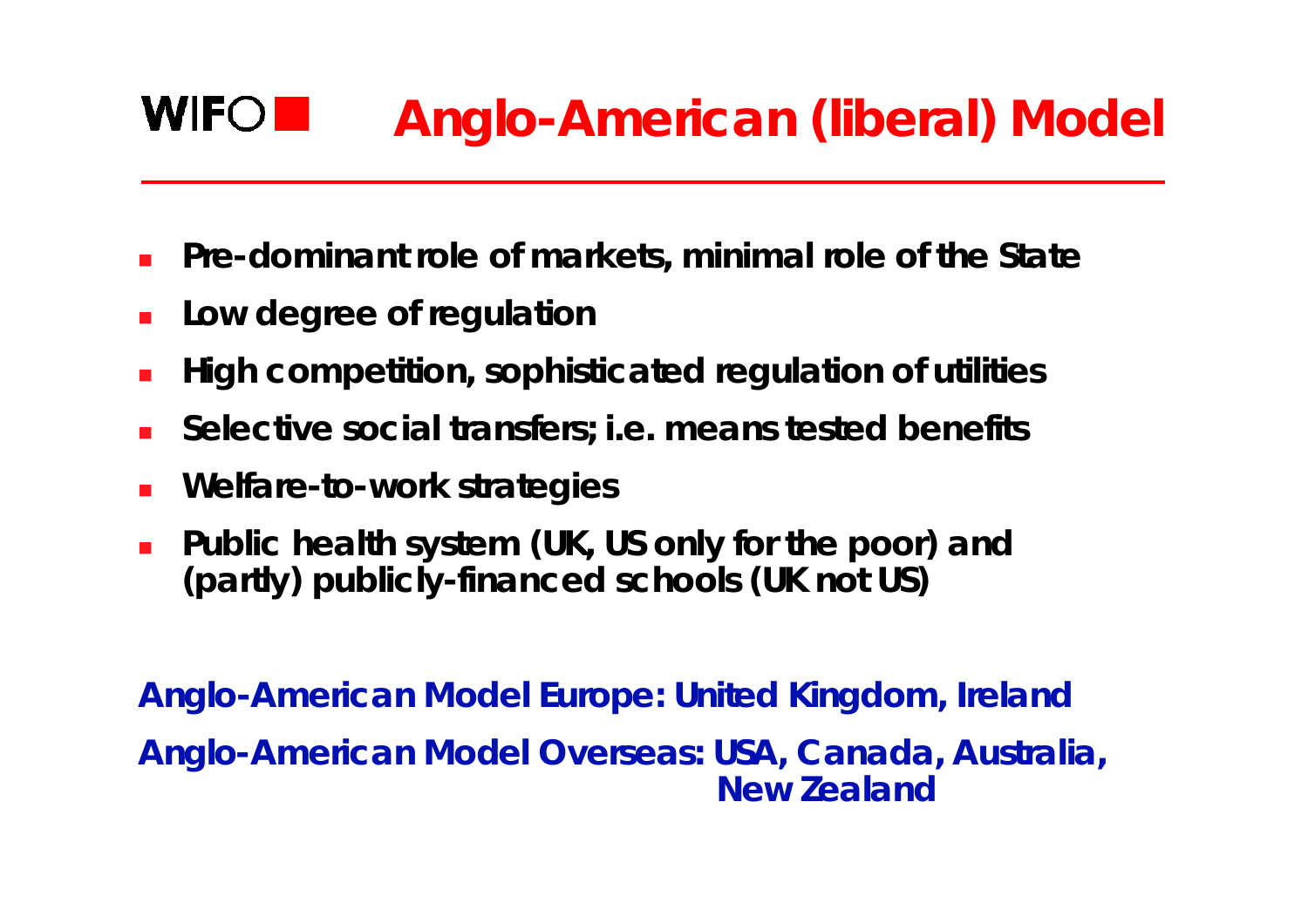

- $\overline{\phantom{a}}$ **Important role of supportive family networks**
- $\mathcal{L}_{\mathcal{A}}$ **Low transfers**
- $\mathcal{L}_{\mathcal{A}}$ **High gender inequality, low participation rate**
- $\mathcal{L}_{\mathcal{A}}$ **Some traits of agrarian, paternalistic society remained**

**Italy, Spain, Portugal, Greece**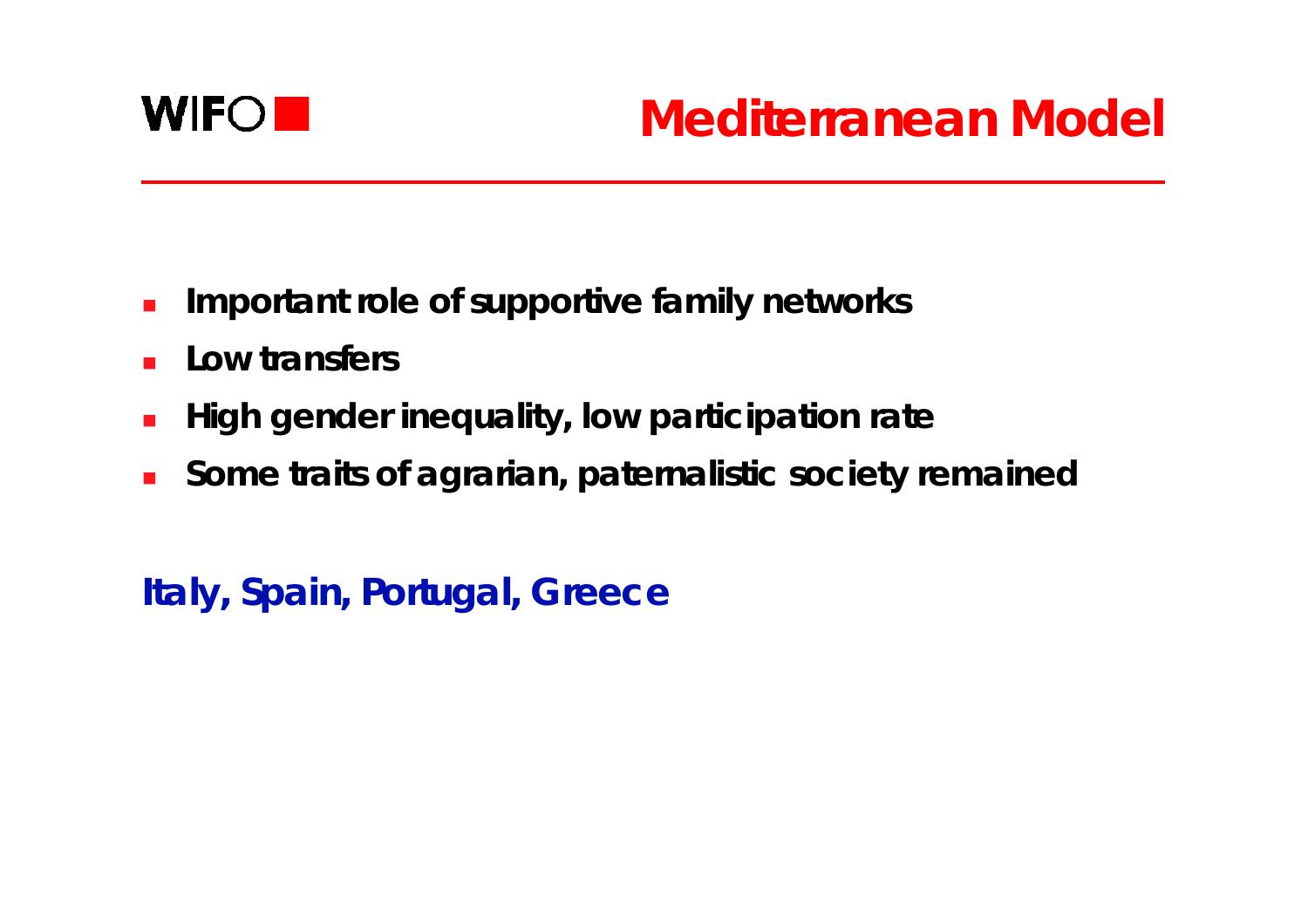#### **WIFO Social expenditures and taxes**

|                                    | Social expenditures |                             | Tax revenue |
|------------------------------------|---------------------|-----------------------------|-------------|
|                                    | 2003                | 1998-2003<br>percent of GDP | 2005        |
| <b>Scandinavian Model</b>          | 30.3                | $+0.8$                      | 48.6        |
| <b>Denmark</b>                     | 30.9                | $+0.9$                      | 51.2        |
| Finland                            | 26.9                | ± 0.0                       | 44.0        |
| Sweden                             | 33.5                | $+1.3$                      | 52.1        |
| Norway                             | 27.7                | $+0.6$                      | 45.0        |
| <b>Anglo-American Model Europe</b> | 25.9                | $-0.1$                      | 38.1        |
| Ireland                            | 16.5                | $+1.3$                      | 32.2        |
| <b>United Kingdom</b>              | 26.7                | $-0.2$                      | 38.6        |
| <b>Continental Model</b>           | 30.2                | $+1.1$                      | 42.7        |
| Germany                            | 30.2                | $+1.3$                      | 40.2        |
| France                             | 30.9                | $+0.9$                      | 45.8        |
| Belgium                            | 29.7                | $+2.1$                      | 47.7        |
| <b>Netherlands</b>                 | 28.1                | $-0.3$                      | 39.2        |
| Austria                            | 29.5                | $+ 1.1$                     | 43.6        |
| Switzerland                        | 29.8                | $+2.1$                      |             |
| <b>Mediterranean Model</b>         | 24.0                | $+0.8$                      | 38.7        |
| Greece                             | 26.3                | $+2.1$                      | 36.7        |
| <b>Italy</b>                       | 26.4                | $+ 1.4$                     | 40.8        |
| Portugal                           | 24.3                | $+3.1$                      | 36.3        |
| Spain                              | 19.7                | $-0.9$                      | 36.4        |
| <b>EU 15</b>                       | 28.3                | $+0.8$                      | 41.1        |
| <b>United States</b>               | -                   | -                           | -           |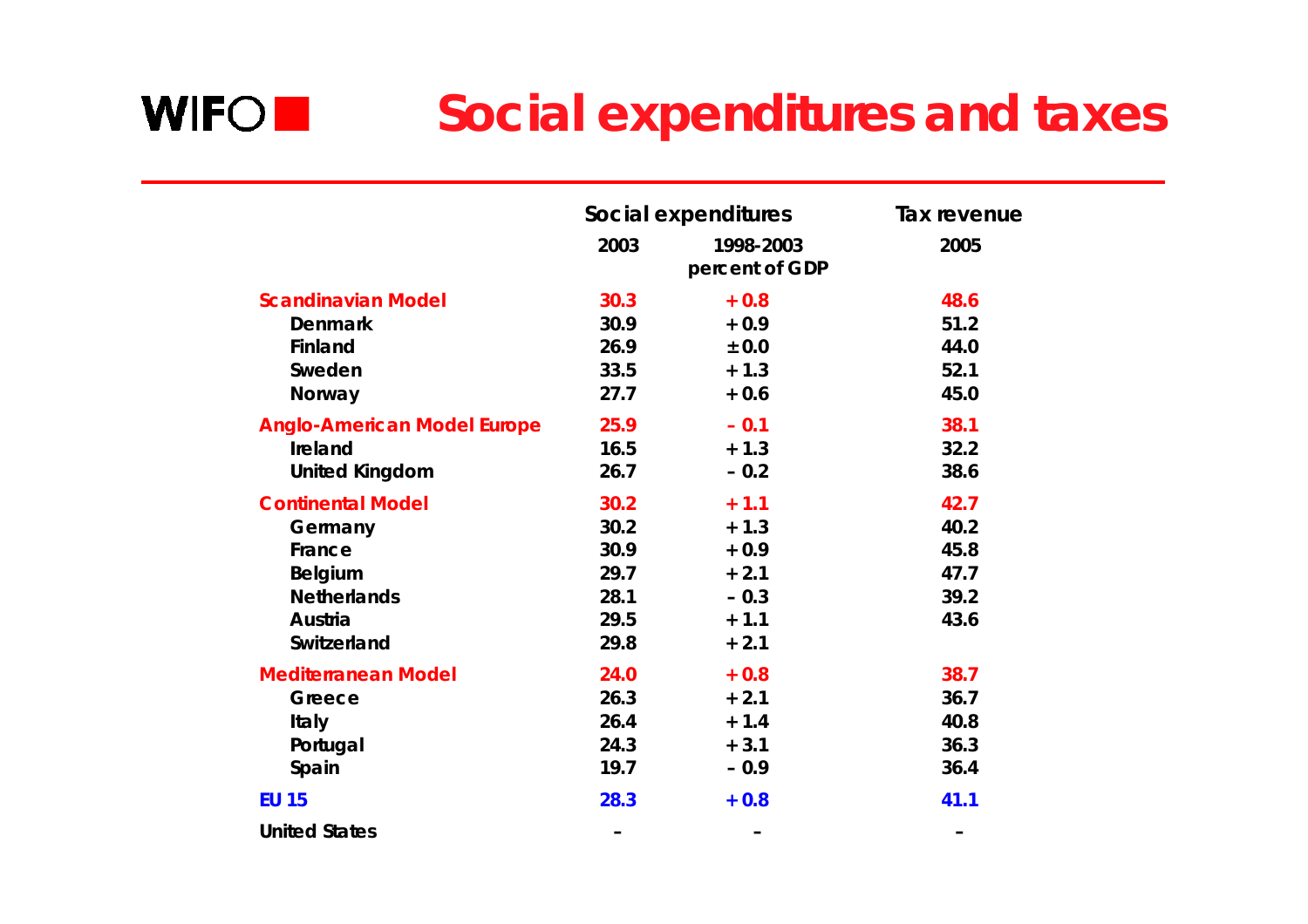## **Product and labour market regulation**

|                                    | Product market regulation    |                          | Labour market regulation |                              |                          |
|------------------------------------|------------------------------|--------------------------|--------------------------|------------------------------|--------------------------|
|                                    | 1998                         | 2003                     | 1990                     | 1998                         | 2003                     |
| <b>Scandinavian Model</b>          | 1.9                          | 1.2                      | 2.9                      | 2.4                          | 2.3                      |
| <b>Denmark</b>                     | 1.4                          | 1.1                      | 2.3                      | 1.8                          | 1.8                      |
| Finland                            | 2.1                          | 1.3                      | 2.3                      | 2.2                          | 2.1                      |
| Sweden                             | 1.8                          | 1.1                      | 3.5                      | 2.6                          | 2.6                      |
| Norway                             | 2.4                          | 1.4                      | 2.9                      | 2.7                          | 2.6                      |
| <b>Anglo-American Model Europe</b> | 1.1                          | 0.9                      | 0.6                      | 1.0                          | 1.1                      |
| Ireland                            | 1.4                          | 1.0                      | 0.9                      | 1.2                          | 1.3                      |
| <b>United Kingdom</b>              | 1.1                          | 0.9                      | 0.6                      | 1.0                          | 1.1                      |
| <b>Continental Model</b>           | 2.0                          | 1.4                      | 2.9                      | 2.6                          | 2.6                      |
| Germany                            | 1.8                          | 1.3                      | 3.2                      | 2.6                          | 2.5                      |
| France                             | 2.4                          | 1.6                      | 2.7                      | 2.8                          | 2.9                      |
| <b>Belgium</b>                     | 1.9                          | 1.4                      | 3.2                      | 2.5                          | 2.5                      |
| <b>Netherlands</b>                 | 1.8                          | 1.4                      | 2.7                      | 2.3                          | 2.3                      |
| Austria                            | 1.8                          | 1.3                      | 2.2                      | 2.4                          | 2.2                      |
| Switzerland                        | $\qquad \qquad \blacksquare$ | $\overline{\phantom{m}}$ | $\overline{\phantom{m}}$ | $\qquad \qquad \blacksquare$ | $\overline{\phantom{m}}$ |
| <b>Mediterranean Model</b>         | 2.5                          | 1.7                      | 3.7                      | 3.1                          | 2.8                      |
| Greece                             | 2.7                          | 1.7                      | 3.6                      | 3.5                          | 2.9                      |
| <b>Italy</b>                       | 2.7                          | 1.8                      | 3.6                      | 3.1                          | 2.4                      |
| Portugal                           | 2.2                          | 1.7                      | 4.1                      | 3.7                          | 3.5                      |
| Spain                              | 2.1                          | 1.5                      | 3.8                      | 3.0                          | 3.1                      |
| <b>EU 15</b>                       | 2.0                          | 1.4                      | 2.7                      | 2.5                          | 2.4                      |
| <b>United States</b>               | 1.3                          | 1.0                      | 0.2                      | 0.7                          | 0.7                      |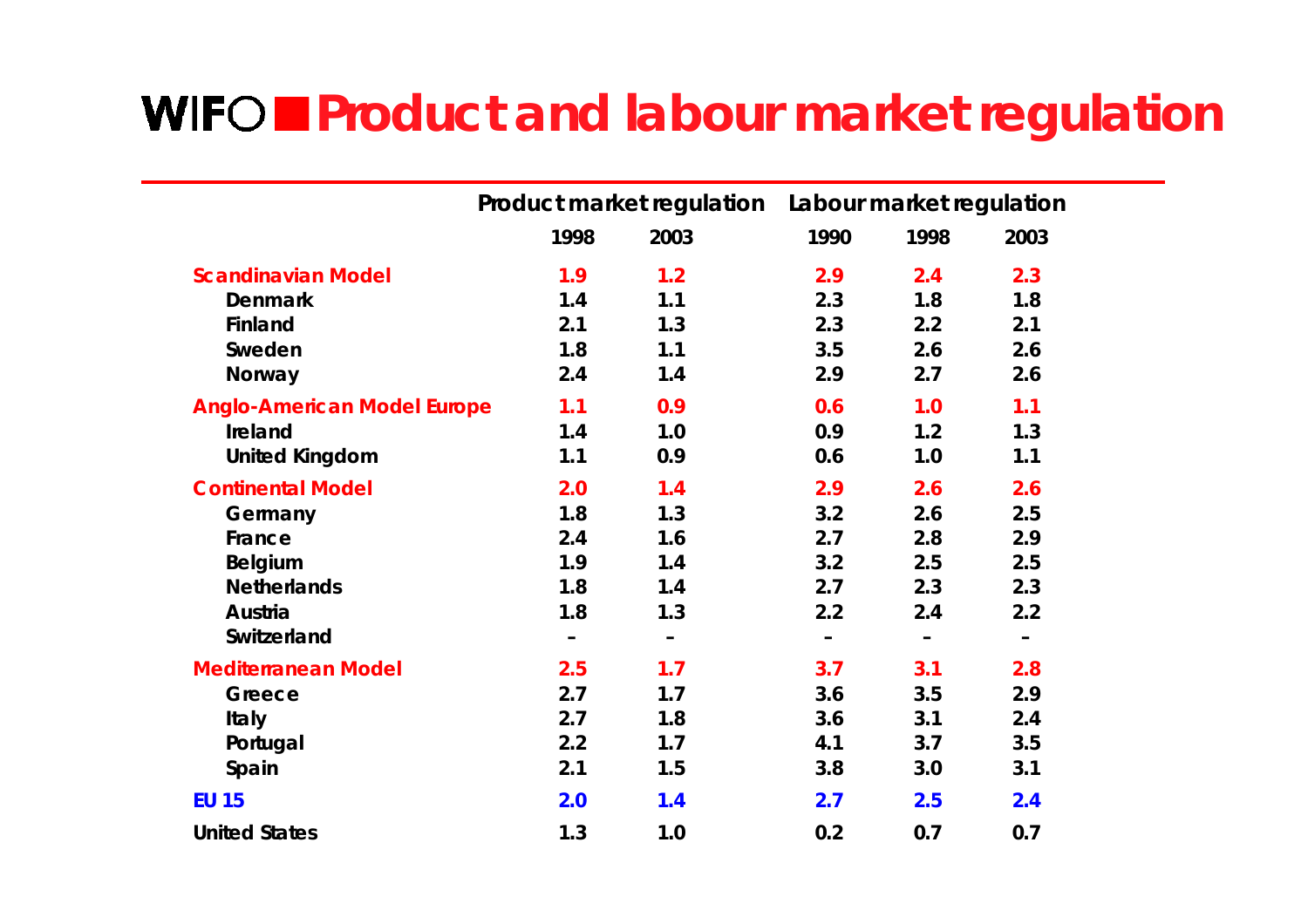

# **Economic performance**

|                                    | Real GDP growth (percent p.a.) |           |           |           |  |
|------------------------------------|--------------------------------|-----------|-----------|-----------|--|
|                                    | 1970/2006                      | 1980/2006 | 1990/2006 | 1996/2006 |  |
| <b>Scandinavian Model</b>          | $+2.5$                         | $+2.4$    | $+2.4$    | $+2.8$    |  |
| <b>Denmark</b>                     | $+2.0$                         | $+2.0$    | $+2.2$    | $+2.1$    |  |
| Finland                            | $+2.9$                         | $+2.6$    | $+2.3$    | $+3.7$    |  |
| Sweden                             | $+2.1$                         | $+2.2$    | $+2.2$    | $+3.0$    |  |
| Norway                             | $+3.4$                         | $+2.9$    | $+3.2$    | $+2.6$    |  |
| <b>Anglo-American Model Europe</b> | $+2.5$                         | $+2.7$    | $+2.7$    | $+3.1$    |  |
| Ireland                            | $+ 5.2$                        | $+ 5.3$   | $+6.4$    | $+7.1$    |  |
| <b>United Kingdom</b>              | $+2.3$                         | $+2.5$    | $+2.4$    | $+2.8$    |  |
| <b>Continental Model</b>           | $+2.2$                         | $+1.9$    | $+1.7$    | $+1.9$    |  |
| Germany                            | $+2.0$                         | $+ 1.8$   | $+ 1.5$   | $+1.5$    |  |
| France                             | $+2.4$                         | $+2.0$    | $+ 1.8$   | $+2.2$    |  |
| <b>Belgium</b>                     | $+2.4$                         | $+2.0$    | $+2.0$    | $+2.2$    |  |
| <b>Netherlands</b>                 | $+2.5$                         | $+2.3$    | $+2.3$    | $+2.4$    |  |
| Austria                            | $+2.6$                         | $+2.3$    | $+2.2$    | $+2.3$    |  |
| Switzerland                        | $+1.5$                         | $+ 1.6$   | $+ 1.2$   | $+1.8$    |  |
| <b>Mediterranean Model</b>         | $+2.6$                         | $+2.2$    | $+2.0$    | $+2.3$    |  |
| Greece                             | $+2.8$                         | $+2.1$    | $+3.1$    | $+4.1$    |  |
| <b>Italy</b>                       | $+2.3$                         | $+1.7$    | $+1.3$    | $+ 1.4$   |  |
| Portugal                           | $+3.1$                         | $+2.5$    | $+2.1$    | $+2.1$    |  |
| Spain                              | $+3.2$                         | $+3.0$    | $+3.0$    | $+3.8$    |  |
| <b>EU 15</b>                       | $+2.4$                         | $+2.1$    | $+2.0$    | $+2.3$    |  |
| <b>United States</b>               | $+3.1$                         | $+3.1$    | $+3.0$    | $+3.2$    |  |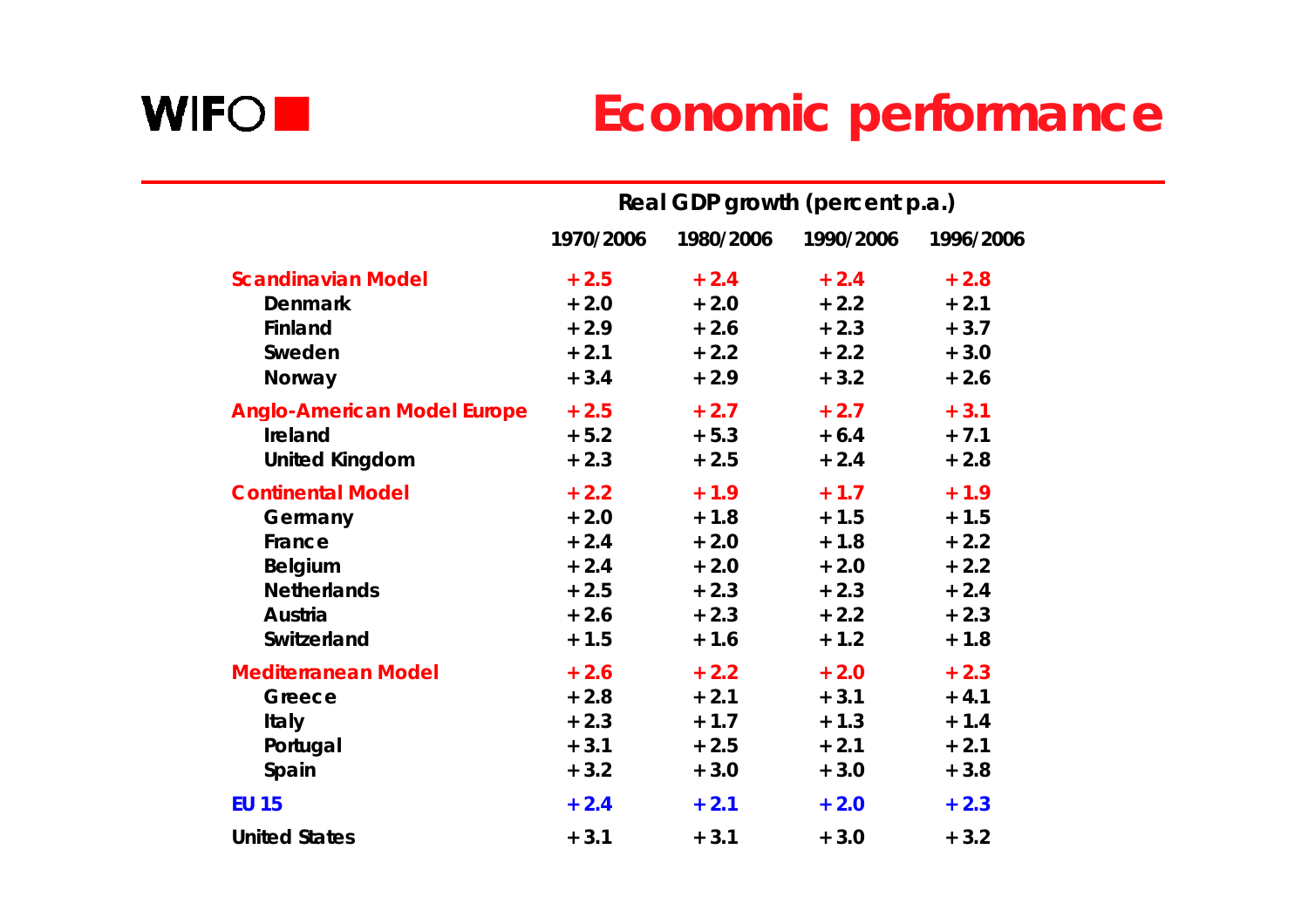

## **Economic indicators**

|                                    |            |         | GDP per capita Employment rate Unemployment rate |
|------------------------------------|------------|---------|--------------------------------------------------|
|                                    | 2006       | 2005    | 2006                                             |
|                                    | <b>PPS</b> | percent | percent                                          |
| <b>Scandinavian Model</b>          | 31,238     | 73.0    | 5.7                                              |
| <b>Denmark</b>                     | 29,965     | 75.9    | 3.9                                              |
| Finland                            | 27,751     | 68.4    | 7.7                                              |
| Sweden                             | 28,495     | 72.5    | 7.0                                              |
| Norway                             | 42,008     | 74.8    | 3.5                                              |
| <b>Anglo-American Model Europe</b> | 29,108     | 71.4    | 5.2                                              |
| Ireland                            | 34,321     | 67.6    | 4.4                                              |
| <b>United Kingdom</b>              | 28,741     | 71.7    | 5.3                                              |
| <b>Continental Model</b>           | 27,515     | 65.8    | 7.9                                              |
| Germany                            | 27,038     | 65.4    | 8.4                                              |
| France                             | 26,224     | 63.1    | 9.4                                              |
| <b>Belgium</b>                     | 28,973     | 61.1    | 8.2                                              |
| <b>Netherlands</b>                 | 30,820     | 73.2    | 3.9                                              |
| Austria                            | 30,181     | 68.6    | 4.8                                              |
| Switzerland                        | 31,437     | 77.2    | 4.0                                              |
| <b>Mediterranean Model</b>         | 23,332     | 60.4    | 7.7                                              |
| Greece                             | 20,896     | 60.1    | 8.9                                              |
| <b>Italy</b>                       | 24,418     | 57.6    | 6.8                                              |
| Portugal                           | 17,289     | 67.5    | 7.7                                              |
| Spain                              | 23,947     | 63.3    | 8.6                                              |
| <b>EU 15</b>                       | 26,470     | 65.2    | 7.4                                              |
| <b>United States</b>               | 36,223     | 71.5    | 4.6                                              |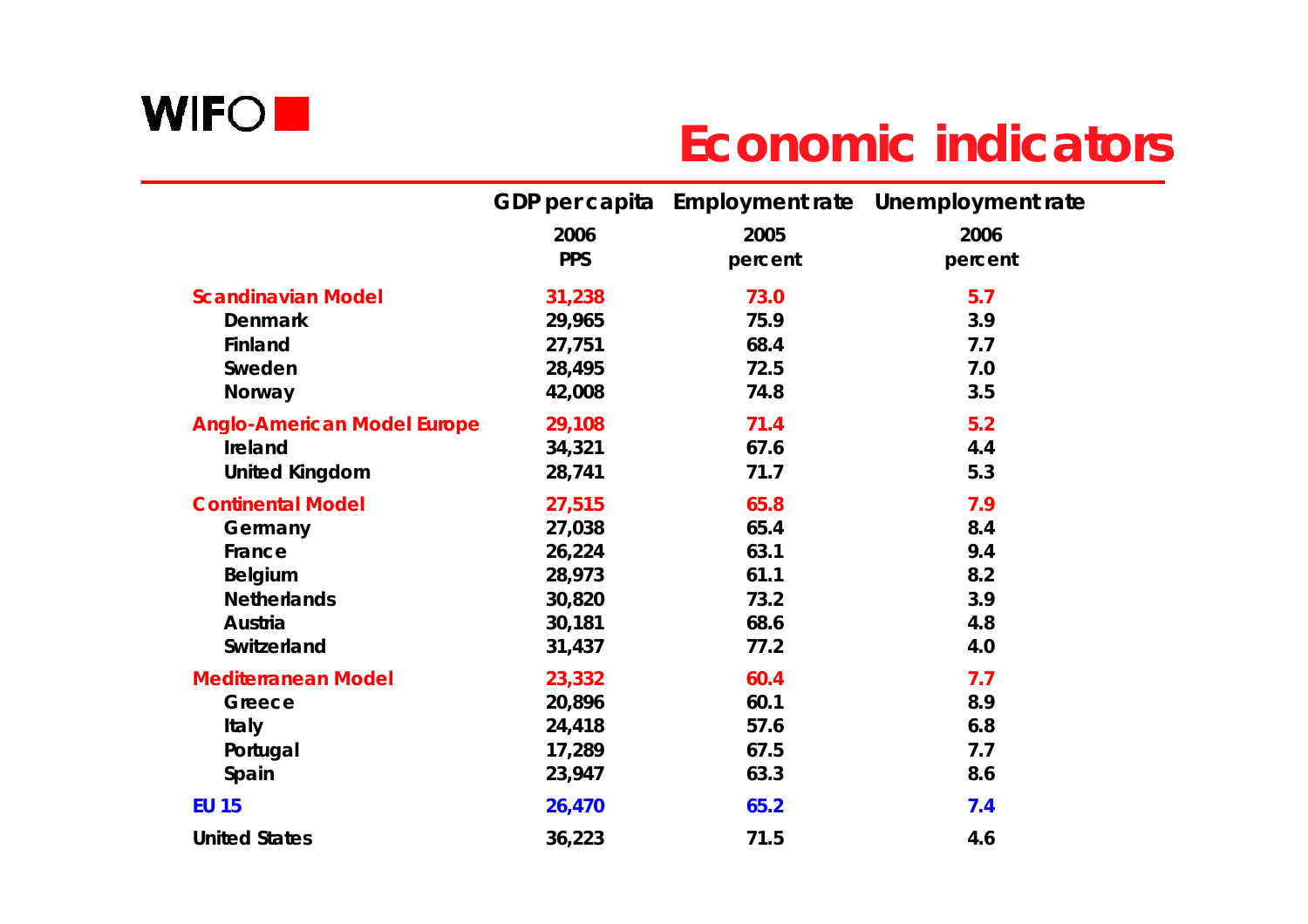### **Growth drivers: Investment in the future**

|                                    | <b>Expenditure on R&amp;D</b> | IT expenditure | <b>Youth education</b> |
|------------------------------------|-------------------------------|----------------|------------------------|
|                                    |                               |                | attainment level       |
|                                    | 2005                          | 2005           | 2005                   |
|                                    | percent of GDP                |                | percent                |
| <b>Scandinavian Model</b>          | 2.9                           | 3.7            | 86.5                   |
| <b>Denmark</b>                     | 2.4                           | 3.4            | 77.1                   |
| Finland                            | 3.5                           | 3.7            | 83.4                   |
| Sweden                             | 3.9                           | 4.4            | 87.5                   |
| Norway                             | 1.5                           | 3.1            | 96.2                   |
| <b>Anglo-American Model Europe</b> | 1.7                           | 4.0            | 78.8                   |
| Ireland                            | 1.3                           | 2.0            | 85.8                   |
| <b>United Kingdom</b>              | 1.7                           | 4.2            | 78.2                   |
| <b>Continental Model</b>           | 2.3                           | 3.3            | 77.3                   |
| Germany                            | 2.5                           | 3.1            | 71.5                   |
| France                             | 2.1                           | 3.4            | 82.6                   |
| <b>Belgium</b>                     | 1.8                           | 2.9            | 81.8                   |
| <b>Netherlands</b>                 | 1.8                           | 3.9            | 75.6                   |
| Austria                            | 2.4                           | 3.0            | 85.9                   |
| Switzerland                        | 2.9                           | 4.3            | 82.5                   |
| <b>Mediterranean Model</b>         | 1.0                           | 1.8            | 69.1                   |
| Greece                             | 0.6                           | 1.2            | 84.1                   |
| Italy                              | 1.1                           | 1.9            | 73.6                   |
| Portugal                           | 0.8                           | 2.2            | 49.0                   |
| Spain                              | 1.1                           | 1.7            | 61.8                   |
| <b>EU 15</b>                       | 1.9                           | 3.1            | 74.6                   |
| <b>United States</b>               | 2.7                           | 4.0            | -                      |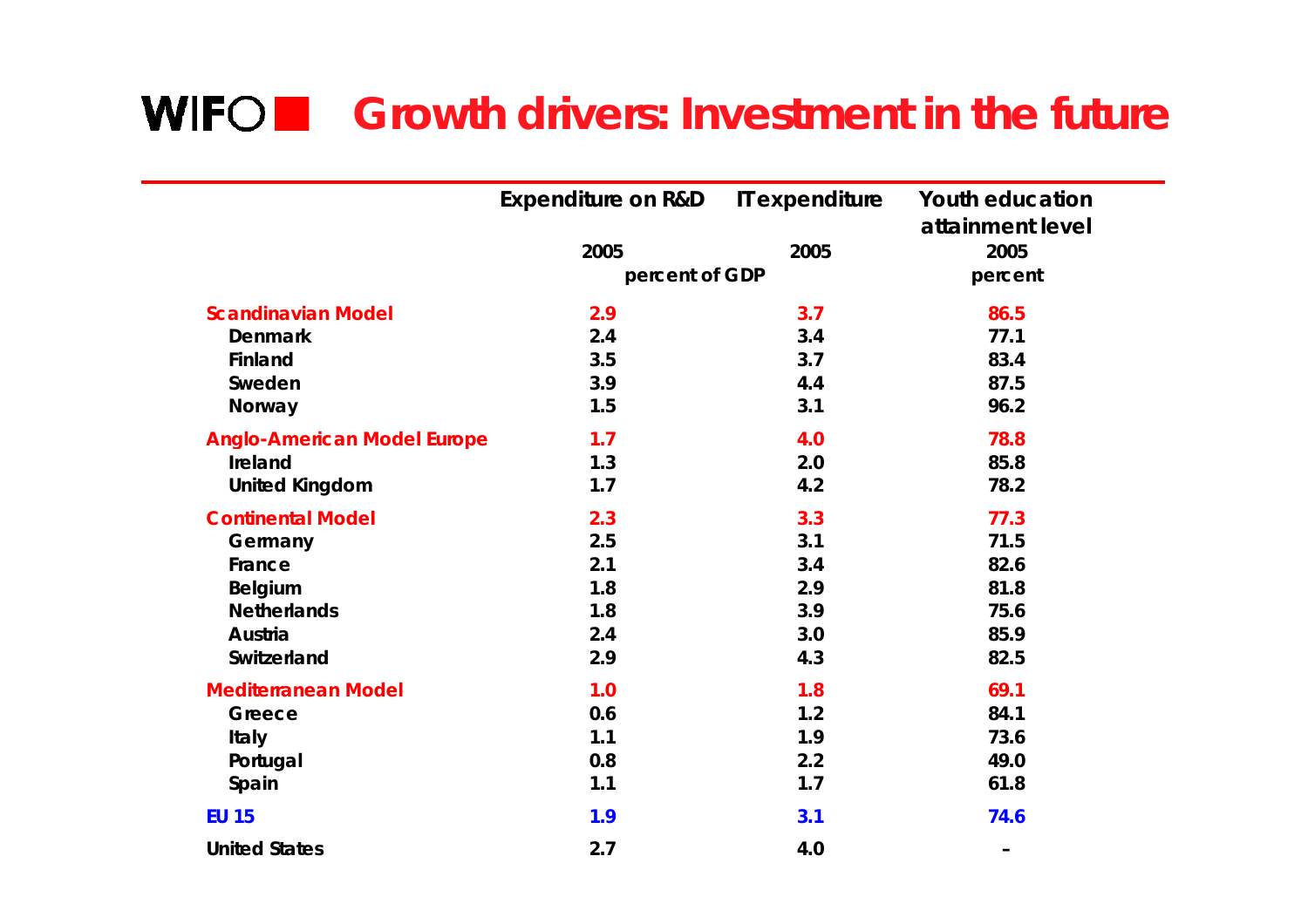

- **In the long run** (1970-2006) there are rather small differences between the social models in Europe, but the differences widened over the last 10 to 15 years
- **In the last decade** GDP per capita and real GDP growth was high in liberal and Scandinavian countries, but low in Continental and Mediterranean countries
- **Public sector activities** and **tax rates** are much lower in the Anglo-American model than in Scandinavia and Continental Europe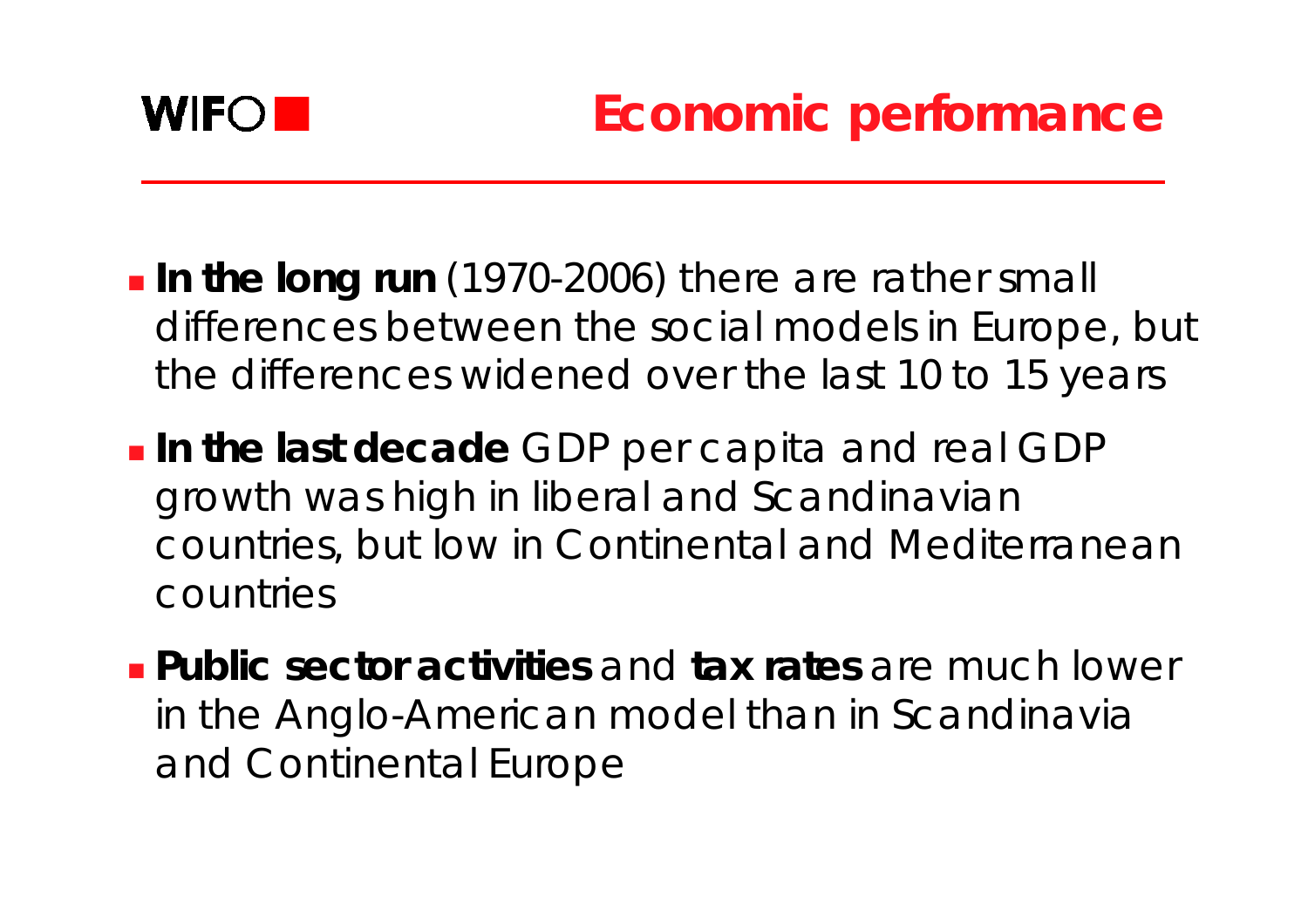

- The **employment rate** is the highest in Scandinavia and significantly lower in Continental Europe and the Mediterranean countries
- **Public services** largely explain the high employment rate in Scandinavia; **marketisation of household services** (low-wage jobs) largely explains high employment rate in the Anglo-American countries
- **Unemployment** is relatively low in the Anglo-American countries, but the number of persons on welfare is relatively high
- **Investments in the future** (ICT, R&D and education) are high in Scandinavia and Anglo-American countries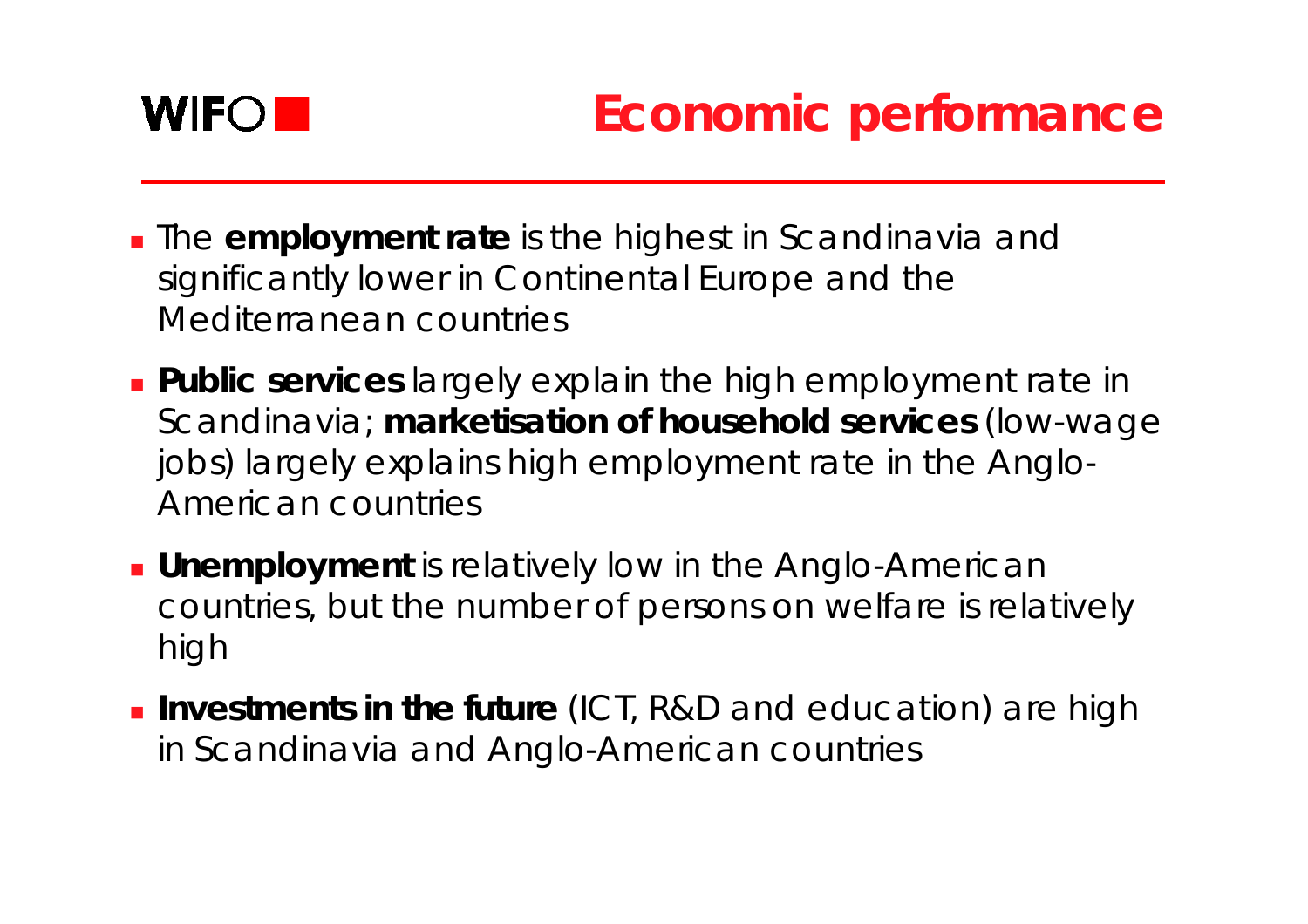# **Indicators of social performance**

- . The political target is not only high economic, but also high social and environmental performance (Lisbon strategy)
- **Main question: Is good economic performance positively or negatively correlated with good social performance.**
- **We choose a number of indicators to explore this**
	- z **Life satisfaction**
	- **Income inequality**
	- z **Poverty rate**
	- **Expectation of life**
	- **Infant mortality**
	- **Hours worked**
	- **Prisoners**
	- **Trust in people**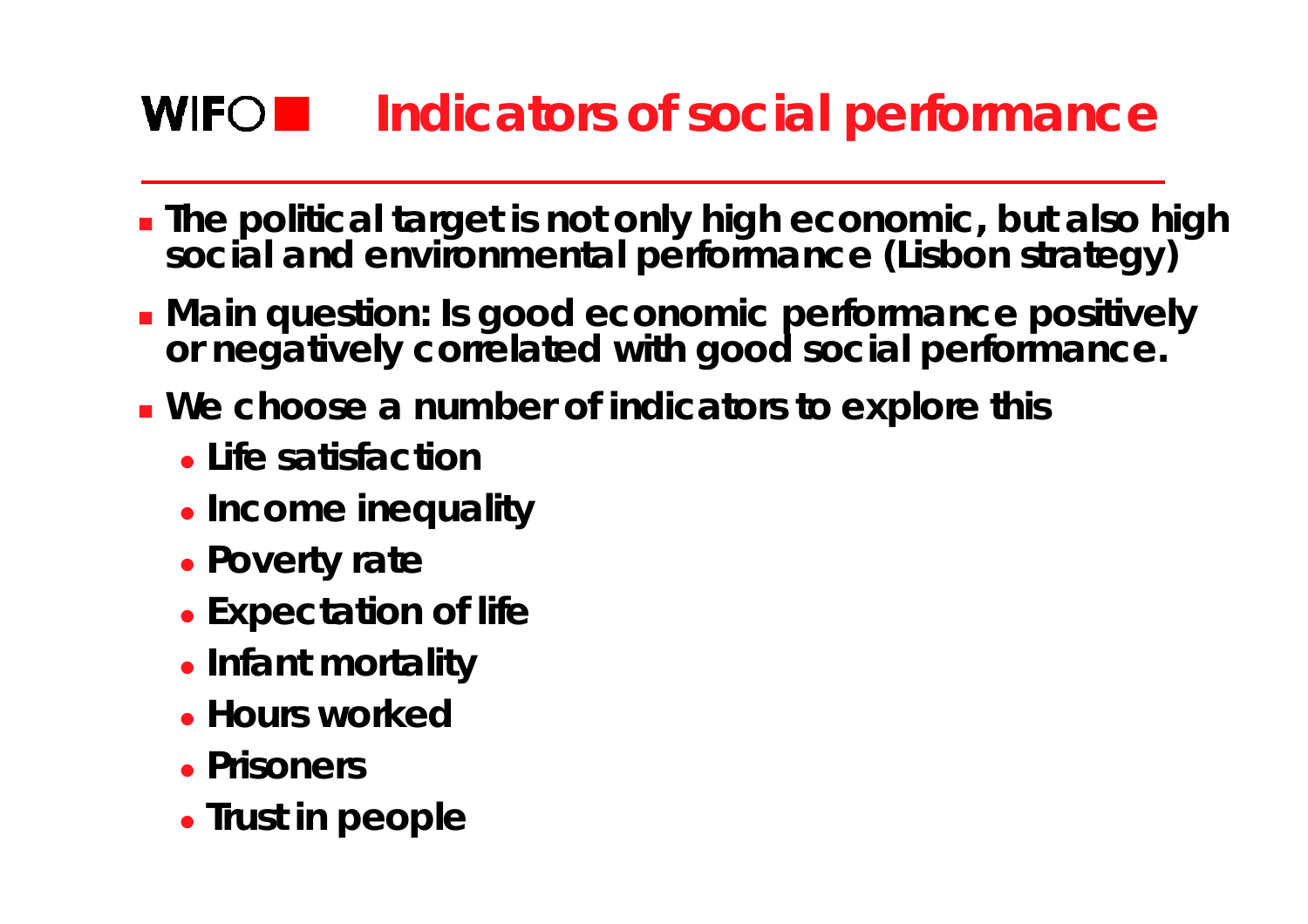

### **Social indicators I**

|                                    | Life satisfaction        |                   | Inequality of<br>income<br>distribution | At-risk-of-<br>poverty rate<br>after soc. transfers | Life<br>at birth | Infant<br>expectancy mortality rate<br>per 1,000 births |
|------------------------------------|--------------------------|-------------------|-----------------------------------------|-----------------------------------------------------|------------------|---------------------------------------------------------|
|                                    | 2006                     | 1996-2006         | 2005                                    | 2005                                                | 2004             | 2004                                                    |
| <b>Scandinavian Model</b>          | 48                       | $+7$              | 3.6                                     | 11                                                  | 79.2             | 3.5                                                     |
| <b>Denmark</b>                     | 66                       | ± 0               | 3.5                                     | 12                                                  | 77.3             | 4.4                                                     |
| Finland                            | 33                       | $+6$              | 3.6                                     | 12                                                  | 78.7             | 3.3                                                     |
| Sweden                             | 46                       | $+ 11$            | 3.3                                     | 9                                                   | 80.3             | 3.1                                                     |
| Norway                             | $\overline{\phantom{0}}$ | $\qquad \qquad -$ | 4.1                                     | 11                                                  | 79.6             | 3.2                                                     |
| <b>Anglo-American Model Europe</b> | 34                       | $+5$              | 5.6                                     | 19                                                  | 78.5             | 5.1                                                     |
| Ireland                            | 37                       | $+3$              | 5.0                                     | 20                                                  | 77.9             | 4.9                                                     |
| <b>United Kingdom</b>              | 34                       | $+5$              | 5.6                                     | 19                                                  | 78.5             | 5.1                                                     |
| <b>Continental Model</b>           | 21                       | $+2$              | 4.0                                     | 13                                                  | 79.2             | 4.1                                                     |
| Germany                            | 17                       | $-1$              | 4.1                                     | 13                                                  | 78.9             | 4.1                                                     |
| France                             | 19                       | $+7$              | 4.0                                     | 13                                                  | 79.6             | 3.9                                                     |
| <b>Belgium</b>                     | 31                       | $+6$              | 4.1                                     | 15                                                  | 79.1             | 4.3                                                     |
| <b>Netherlands</b>                 | 44                       | $-2$              | 4.0                                     | 11                                                  | 78.5             | 4.1                                                     |
| Austria                            | 23                       | $-6$              | 3.8                                     | 12                                                  | 79.2             | 4.5                                                     |
| Switzerland                        | $\overline{\phantom{a}}$ |                   |                                         |                                                     | 80.7             | 4.2                                                     |
| <b>Mediterranean Model</b>         | 16                       | $+4$              | 5.7                                     | 19                                                  | 79.6             | 3.9                                                     |
| Greece                             | 11                       | $+2$              | 5.8                                     | 20                                                  | 78.3             | 4.1                                                     |
| Italy                              | 14                       | $+2$              | 5.6                                     | 19                                                  | 80.2             | 4.1                                                     |
| Portugal                           | $\overline{\mathbf{4}}$  | ± 0               | 8.2                                     | 20                                                  | 77.5             | 4.0                                                     |
| Spain                              | 22                       | $+8$              | 5.4                                     | 20                                                  | 79.7             | 3.5                                                     |
| <b>EU 15</b>                       | 23                       | $+3$              | 4.7                                     | 16                                                  | 79.2             | 4.1                                                     |
| <b>United States</b>               | -                        | -                 | -                                       | $\qquad \qquad -$                                   | 77.5             | 6.9                                                     |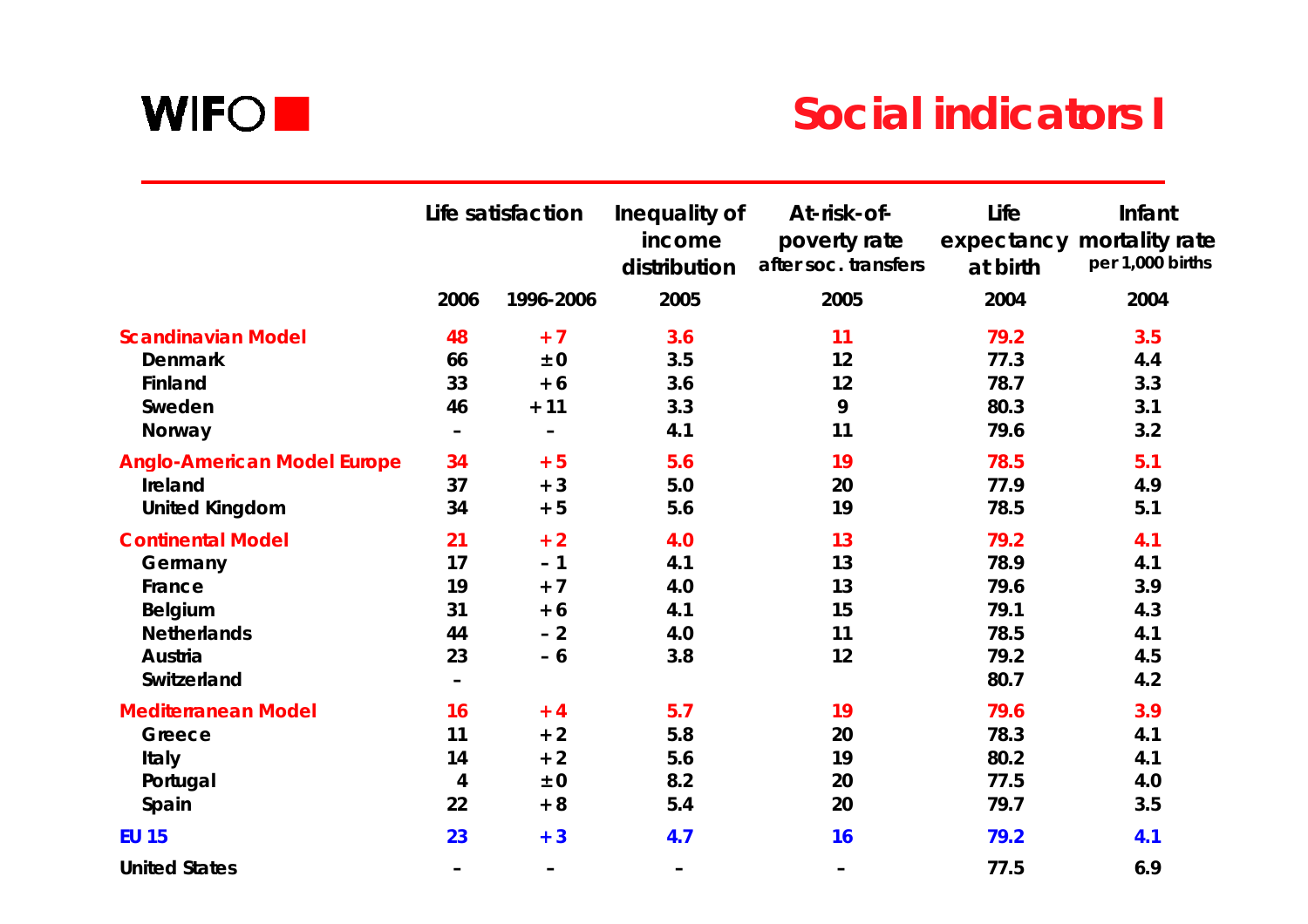

### **Social indicators II**

|                                    | <b>Hours worked</b> | Prisoner/population rate<br>(per 100,000) | Trust in people |
|------------------------------------|---------------------|-------------------------------------------|-----------------|
|                                    | 2004                | 2005                                      |                 |
| <b>Scandinavian Model</b>          | 1,535               | 75                                        | 0.63            |
| <b>Denmark</b>                     | 1,454               | 77                                        | 0.64            |
| Finland                            | 1,736               | 75                                        | 0.57            |
| Sweden                             | 1,585               | 78                                        | 0.64            |
| Norway                             | 1,363               | 68                                        | 0.65            |
| <b>Anglo-American Model Europe</b> | 1,667               | 139                                       | 0.29            |
| Ireland                            | 1,642               | 85                                        | 0.35            |
| <b>United Kingdom</b>              | 1,669               | 143                                       | 0.29            |
| <b>Continental Model</b>           | 1,449               | 96                                        | 0.32            |
| Germany                            | 1,443               | 97                                        | 0.33            |
| France                             | 1,441               | 88                                        | 0.21            |
| Belgium                            | 1,522               | 90                                        | 0.29            |
| <b>Netherlands</b>                 | 1,357               | 127                                       | 0.59            |
| Austria                            | 1,550               | 108                                       | 0.31            |
| Switzerland                        | 1,556               | 83                                        | 0.38            |
| <b>Mediterranean Model</b>         | 1,695               | 115                                       | 0.30            |
| Greece                             | 1,925               | 90                                        | 0.20            |
| Italy                              | 1,585               | 97                                        | 0.32            |
| Portugal                           | 1,694               | 123                                       | 0.10            |
| Spain                              | 1,799               | 143                                       | 0.35            |
| <b>EU 15</b>                       | 1,565               | 109                                       | 0.32            |
| <b>United States</b>               | 1,824               | 738                                       | 0.36            |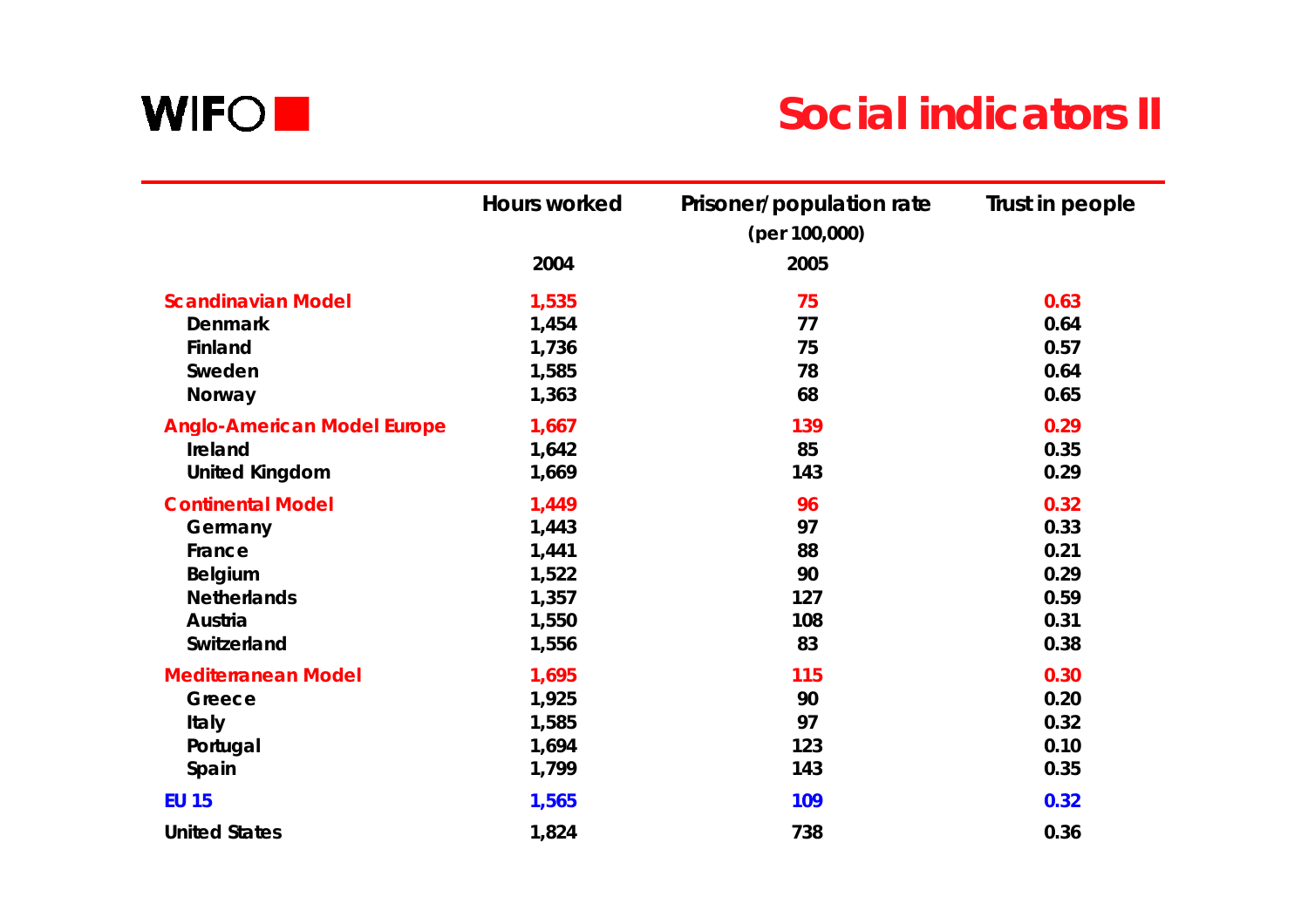

- **The social performance in the United States and in the liberal European countries is worse than in the Scandinavian and Continental European countries:**
	- $\overline{\cdot}$  Poverty rates are significantly higher in the liberal model, this reflects the unequal income distribution
	- $\overline{\cdot}$  Expectation of life is lower in the Anglo-American countries than in Scandinavia, Continental Europe and the Mediterranean countries
	- $\overline{\checkmark}$  Infant mortality an indicator of the efficiency of the health system is substantially higher in the liberal countries.
	- $\overline{\checkmark}$  The share of prisoners is very high in the United States, and also relatively high in the United Kingdom.
	- $\overline{\check{}}$  High GDP per capita in the liberal countries is largely due to a high number of hours worked
	- $\overline{\phantom{\cdot}}$  Life satisfaction is the highest in the Scandinavian countries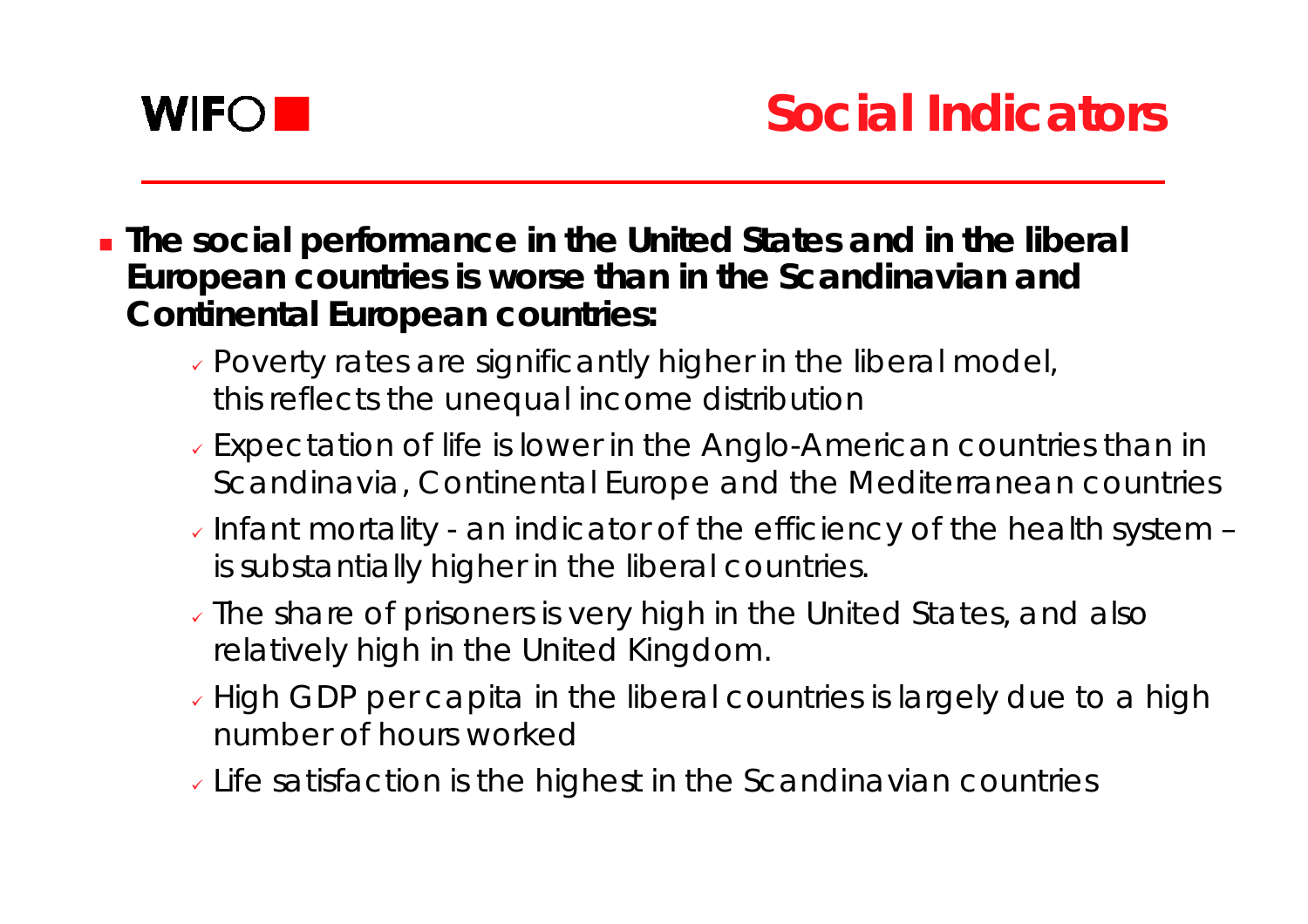# **WIFOR Social model and competitiveness**

- $\mathcal{L}_{\mathcal{A}}$  **Blaming the Welfare State for low growth and weak competitiveness is questionable:**
	- The Scandinavian countries with high taxes and large social expenditures performed very well in economic terms
	- Solidaristic or individual risk-taking is a matter of preferences, not of economics
	- The trade-off between efficiency and equality or between competitiveness and social justice is shaky
	- Social cohesion, education, health and cooperative industrial relations are productive resources
	- Social exclusion and large inequalities are costly in terms of public security and health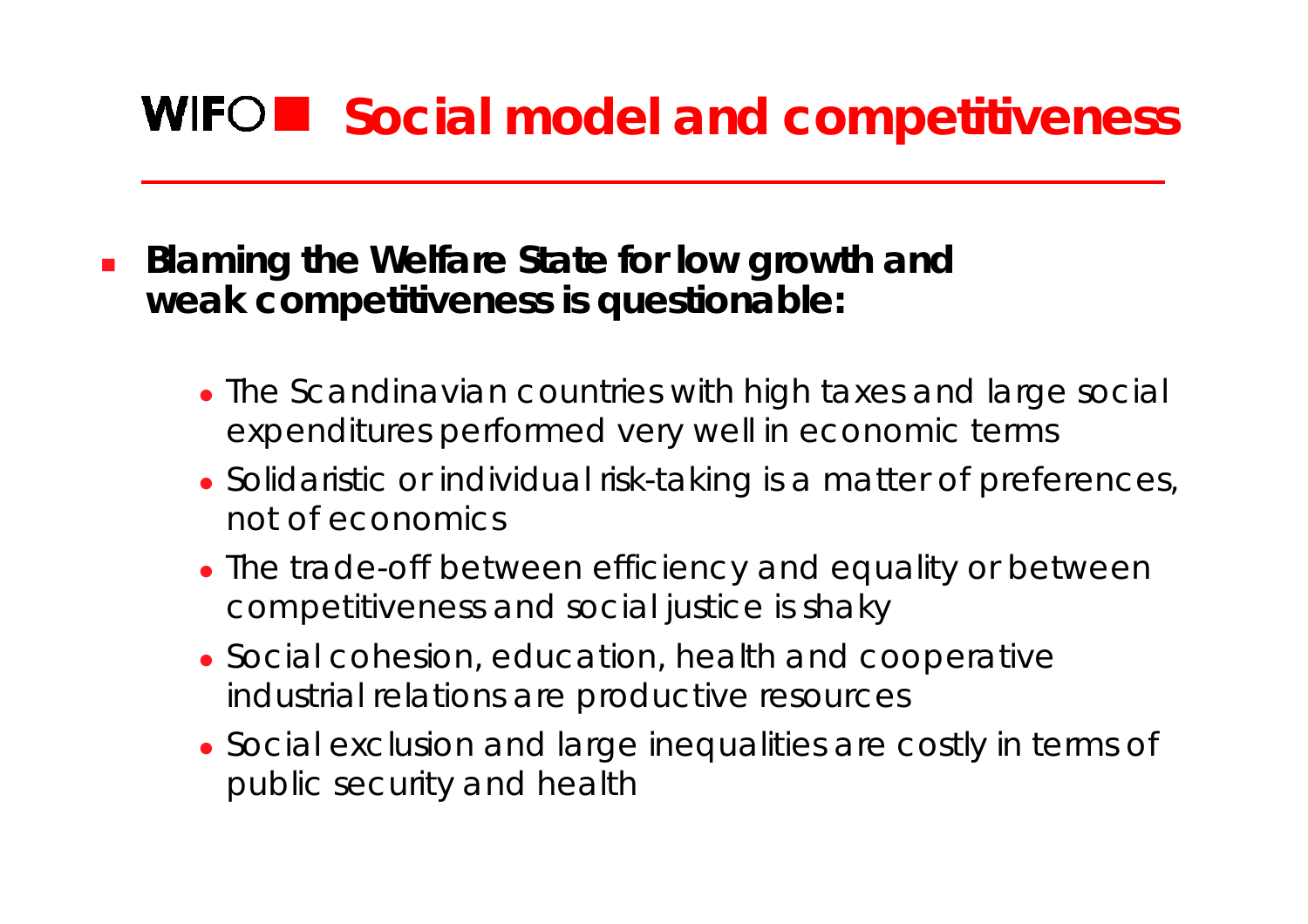#### **Key elements of a New Architecture WIFO of the welfare state**

Strategies to meet the challenges of globalisation, skill-biased technical change, demographic ageing and gender

#### **Service Service Child-centred and women-friendly social investment**

- $\bullet$  in early childhood development by affordable quality child care
- $\bullet$ to reduce social heritage and child poverty by
- $\bullet$  reconciling women's career preferences and family functions, thus
- $\bullet$ fostering fertility rates

**Service Service** 

- **Higher investment in human capital**
	- $\bullet$  Large skill deficits will not be affordable in future (skill-biased technical progress and demographic ageing).
	- $\bullet$ The higher the qualification, the higher are activity rates.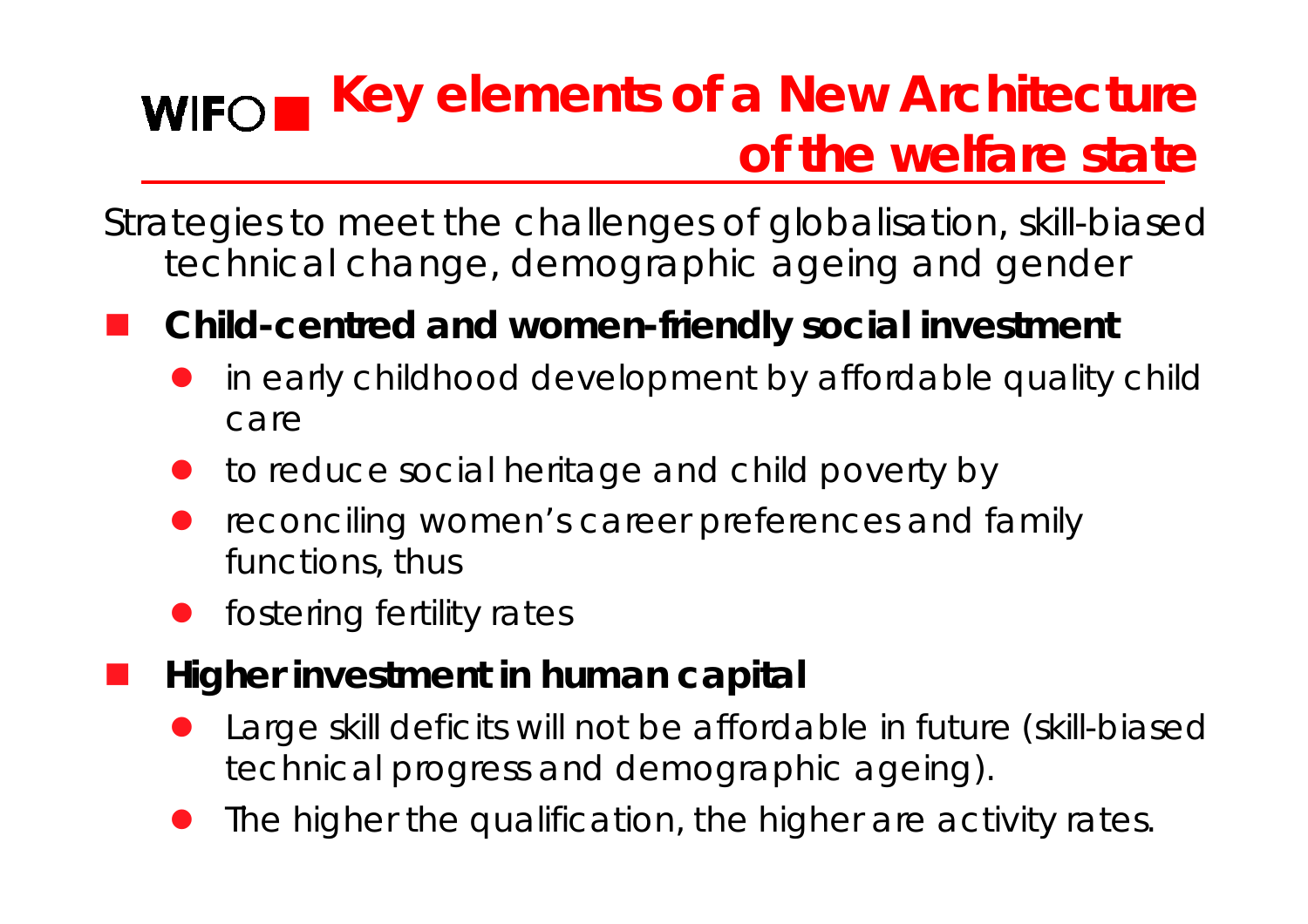#### **Key elements of a New Architecture WIFO of the welfare state**

#### **Restructuring from transfers to social services**

- $\bullet$  Continental model: reduce monetary transfers but increase infrastructure in care facilities
- $\bullet$  Shift from passive transfer priorities to activation and reintegration in case of unemployment, invalidity etc.

### **"Flexicurity" or managed and balanced flexibility**

- $\bullet$  Reduce insider/outsider segmentation between tenured jobs with high security and flexible jobs with inadequate protection
- $\bullet$  Increase minimum standards (replacement ratios, minimum wages, minimum pensions etc.)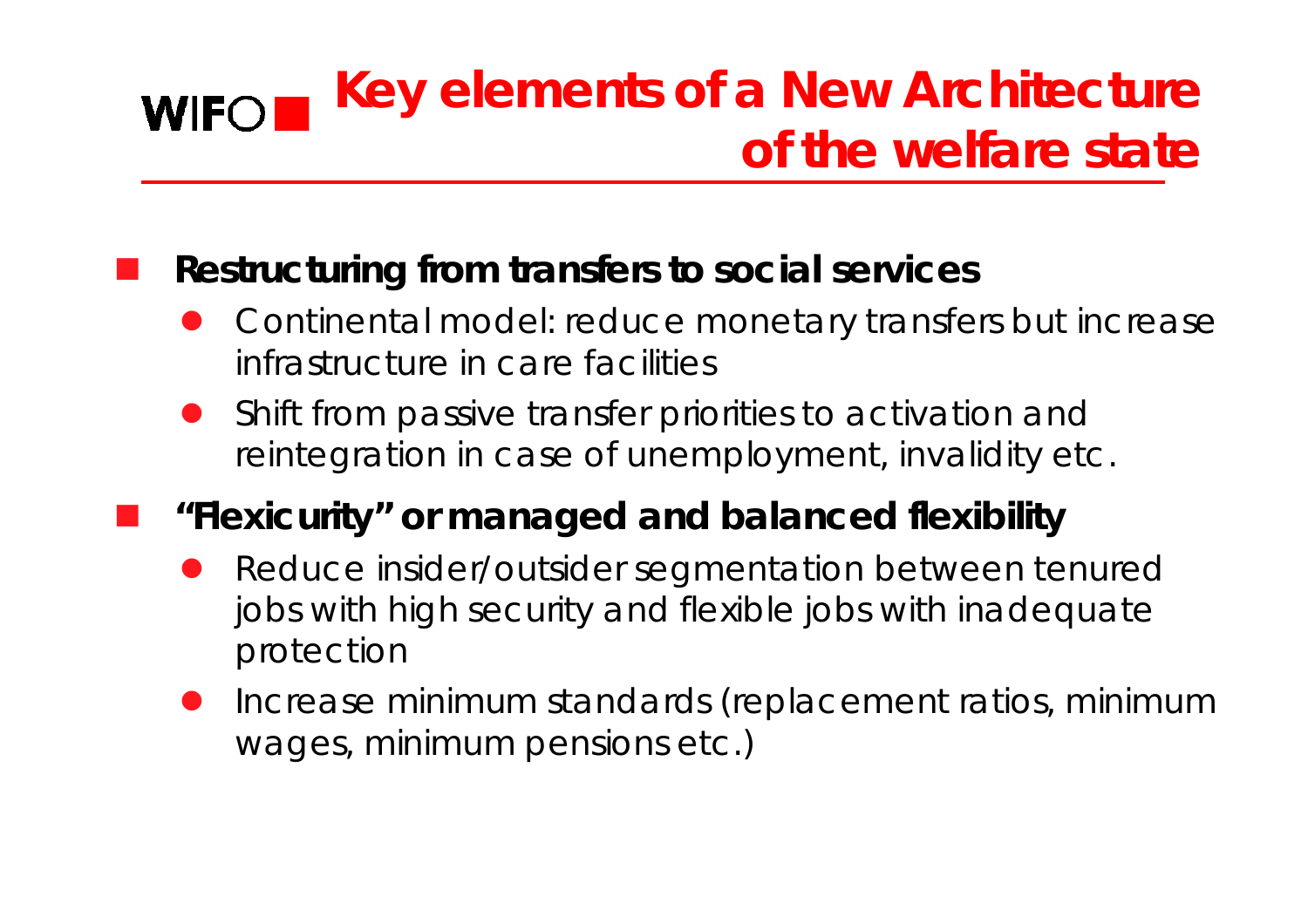#### **Key elements of a New Architecture WIFO of the welfare state**

#### **Active anti-cyclical macro-economic strategy**

 $\bullet$  *"Even the most successful structural reform in Europe will not generate growth if the macroeconomic conditions are not right. Weakness in aggregate demand can ruin any economic* 

*party."*

Baily & Kirkegaard (2004)

#### **Growth and best technologies are preconditions for welfare**

- $\bullet$ Growth enhancing policy
- $\bullet$  Strife for technological excellence, pro-active innovation policy
- $\bullet$ Excellence in research and education